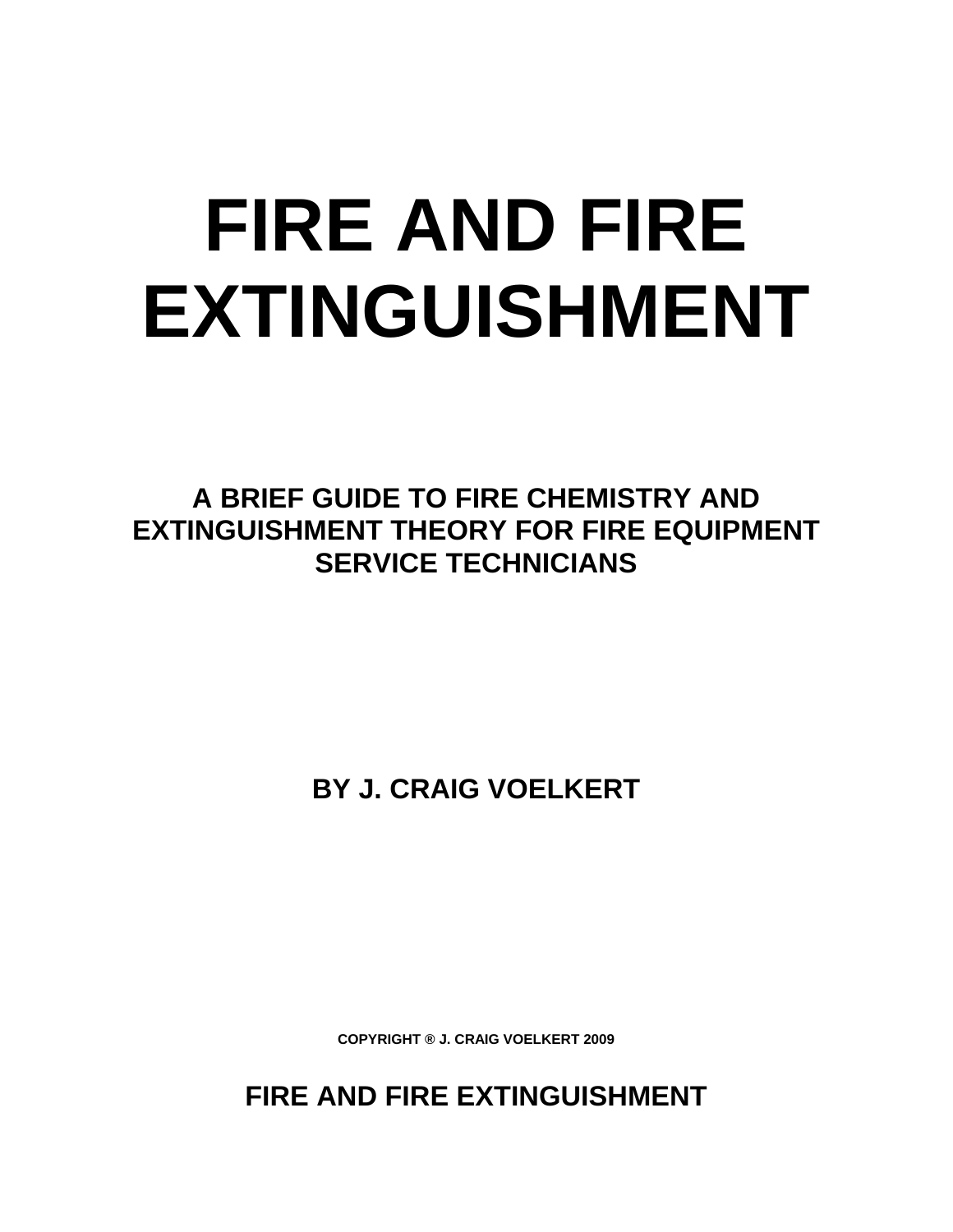# **A BRIEF GUIDE TO FIRE CHEMISTRY AND EXTINGUISHMENT THEORY FOR FIRE EQUIPMENT SERVICE TECHNICIANS**

# **INTRODUCTION**

The professional service technician, who selects, installs, maintains, recharges and otherwise performs service work on portable fire extinguishers, pre-engineered and engineered fire suppression systems should have a basic knowledge of fire chemistry, theory of extinguishment, classification of fires and properties of different fuels. This base knowledge will allow the professional technician to better understand the fire hazards that they may encounter, how various fire extinguishing agents, in theory, suppress fire and therefore have a better understanding of the equipment that they are entrusted to install and maintain.

This document is not intended to make the reader an expert on the subjects discussed, rather, it is intended to give a base knowledge and provide references for more in-depth study.

# **FIRE RESPONSE**

Response to any fire scenario, regardless of the form of the response, should have these three basic priorities listed by importance:

- 1. **Life Safety and Personal Protection**. The most important thing to accomplish in any fire incident is to protect life and avoid injury. Property, product, processes and material can be replaced and rebuilt. Human life and health is most precious and can not be replaced. If nothing else is accomplished in a fire incident other than the complete safety of all persons involved, then the first and most important goal in a response to fire has been accomplished.
- 2. **Incident Stabilization**. Once the first priority has been accomplished, the second goal is to stabilize the incident – keep it from growing or getting worse. By stabilizing the incident and not allowing it to change, grow in intensity or grow in size, the incident can not threaten more lives and property, even if the area or property involved becomes a total loss.
- 3. **Property conservation.** Only after item 1 and item 2 have been established, the focus may turn to extinguishing the fire quickly with the least amount of damage to the property involved.

The role of portable extinguishers and pre-engineered systems in response to a fire incident has the same priorities listed above. Together with a fire plan, alarm notification, evacuation, quick and safe response, portable extinguishers and preengineered systems may be key factors in the outcome of any fire incident.

# **SAFETY TRIANGLE CONCEPT**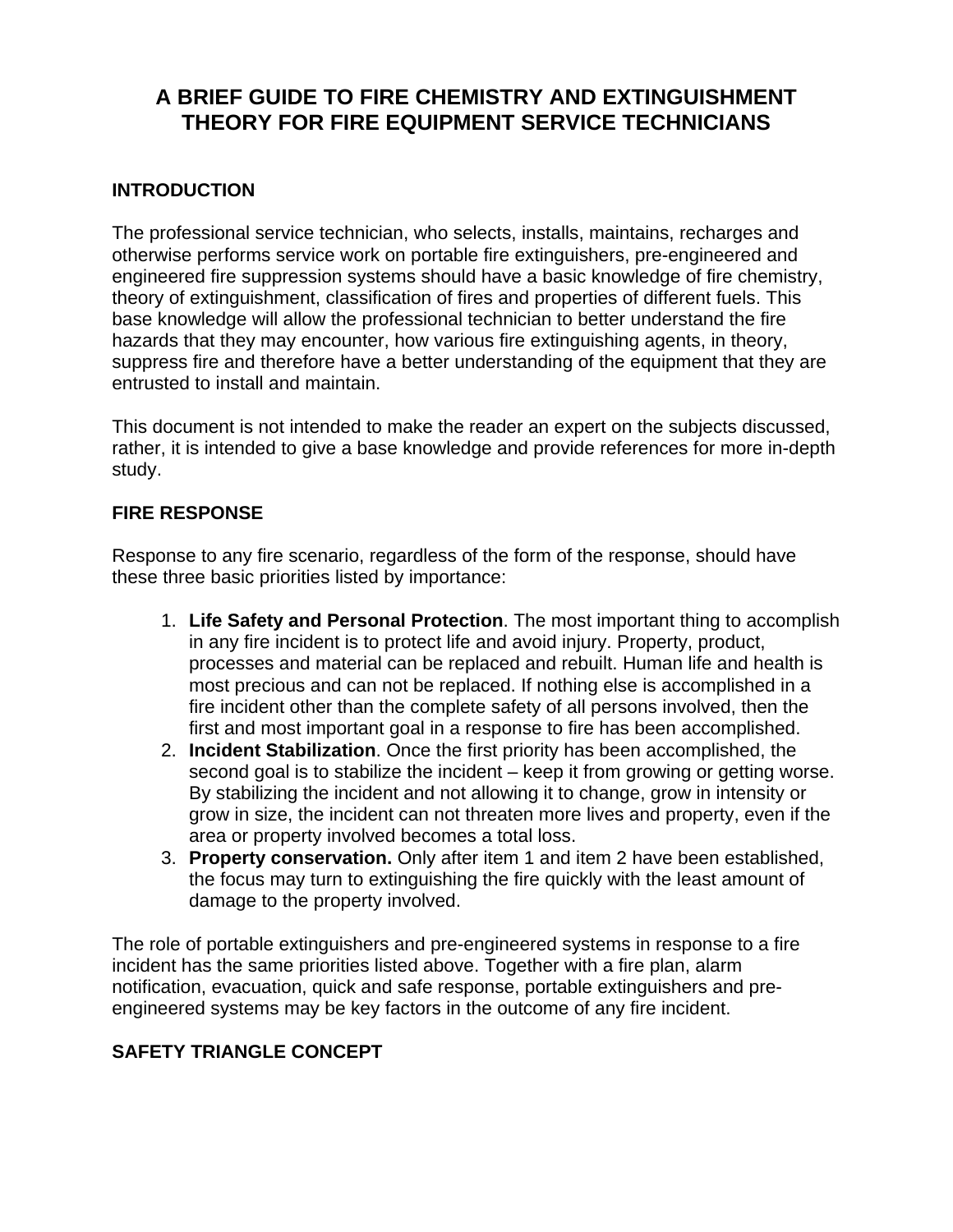The successful use of any type of fire equipment - fire extinguishers, fire suppression systems, hose lines, nozzles or even apparatus - depends upon three elements being in place at the same time: Equipment – Maintenance – Training

If these three elements are considered sides of a triangle, then if any one element is missing or incomplete, the triangle – and the chances of successful use – either fails to exist or is incomplete.



 Having the correct equipment and proper maintenance without effective training on how to use the equipment is inadequate. Effective equipment in the hands of trained personnel will not be effective if the equipment has not been maintained and fails or performs poorly in an incident. Trained personnel using well maintained equipment will not be successful if the equipment was not the proper type for the hazard or the anticipated type of incident.

It should be the goal of the salesperson, the installer, the maintenance technician and the end-user – working together – to put a complete triangle together and maintain the triangle concept for as long as the hazard exists. Every proposal, every installation and every maintenance of every fire extinguisher or fire extinguishing system should strive to complete and maintain this triangle concept. It can not be known which extinguisher or which system will be depended upon to operate in an fire incident. A fire incident is the ultimate test of the triangle concept.

# **BASIC ELEMENTS OF FIRE**

Four elements must be present in order for fire to exist. These elements are **HEAT**, **FUEL**, **OXYGEN** and **CHAIN REACTION**. While not everything is known about the combustion process, it is generally accepted that fire is a chemical reaction. This reaction is dependent upon a material rapidly oxidizing, or uniting with oxygen so rapidly that it produces heat and flame. Until the advent of newer fire extinguishing agents, fire was thought of as a triangle with the three sides represented by heat, fuel, and oxygen. If any one of the three sides were to be taken away, the fire would cease to exist. Studies of modern fire extinguishing agents have revealed a fourth element - a self propagating chain reaction in the combustion process. As a result, the basic elements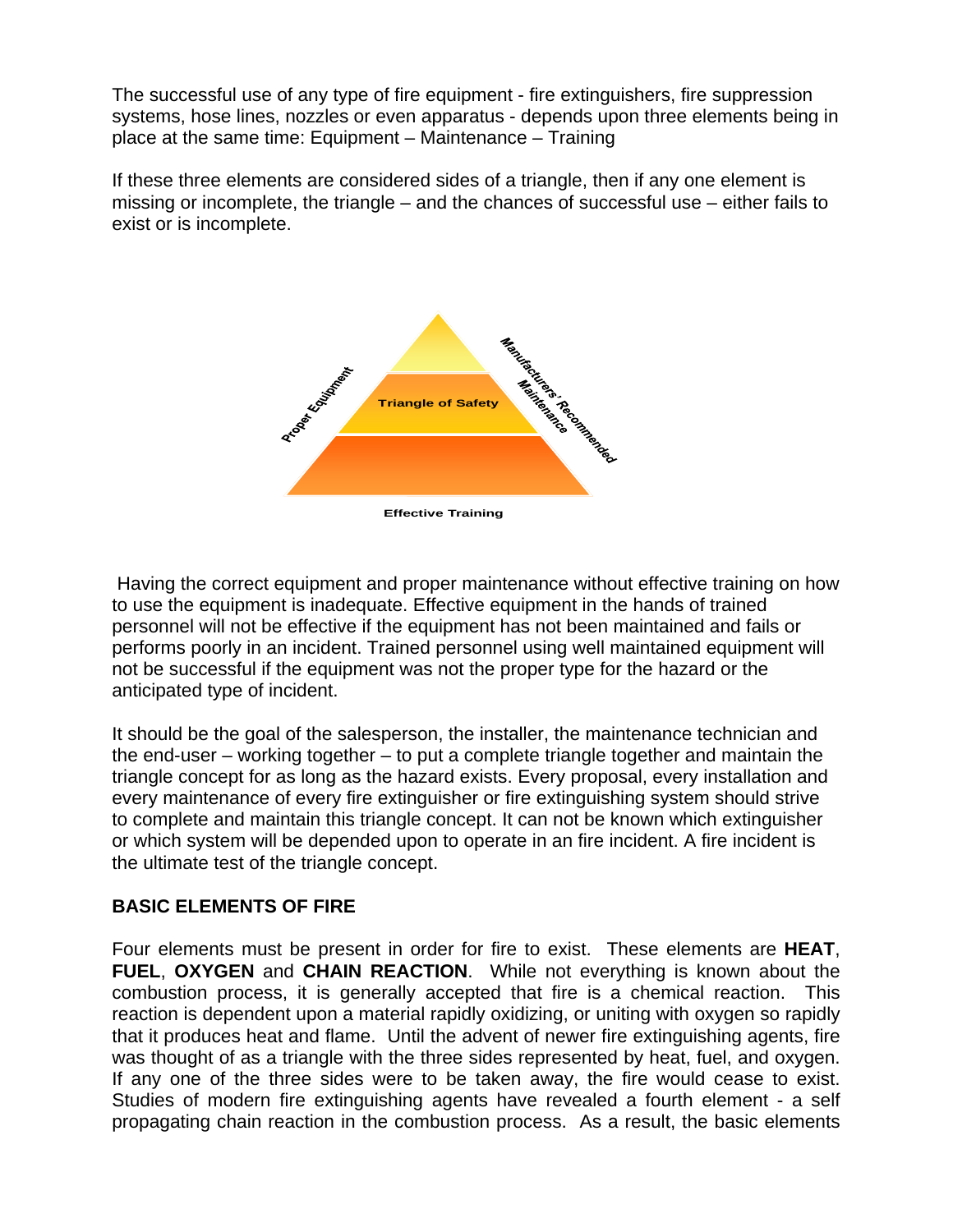of fire are represented by the fire tetrahedron - **HEAT, FUEL, OXYGEN** and **CHAIN REACTION**. The theory of fire extinguishment is based on removing any one or more of the four elements in the fire tetrahedron to suppress the fire.

# **REMOVING THE HEAT**

In order to remove the heat, something must be applied to the fire to absorb the heat or act as a heat exchanger. Water is not the only agent used to accomplish this, but it is the most common. A more detailed discussion of how to apply water on a fire and some theories regarding its use as an extinguishing agent will be covered in a later section.

# **REMOVING THE FUEL**

Under many circumstances, it is not practical to attempt to remove the fuel from the fire. When dealing with flammable liquid fires, valves can be shut off and storage vessels pumped to safe areas to help eliminate the supply of fuel to the fire. Flammable gas fires are completely extinguished by shutting off the fuel supply.

# **REMOVE THE OXYGEN**

Oxygen as it exists in our atmosphere (21%) is sufficient to support combustion in most fire situations. Removal of the air or oxygen can be accomplished by separating it from the fuel source or by displacing it with an inert gas. Examples of separation would be foam on a flammable liquid fire, a wet blanket on a trash fire, or a tight fitting lid on a skillet fire. Agents such as CO2, nitrogen, and steam are used to displace the oxygen.

# **INTERRUPT THE CHAIN REACTION**

Modern extinguishing agents, such as dry chemical and halons, have proven to be effective on various fires even though these agents do not remove heat, fuel, or oxygen. Dry chemical and halogenated agents are thought to suspend or bond with "free radicals" that are created in the combustion process and thus prevent them from continuing the chain reaction. A more detailed study of this phenomenon is available from the NFPA Fire Protection Handbook and various manufacturers of special fire extinguishing agents.

# **COMBUSTION**

Generally speaking, for any material to burn, it must be heated to the point that it releases vapors that may be ignited. The temperature at which a material (solid, liquid or gas) will be capable of being ignited varies greatly from one material to another. Another factor to be considered, particularly in the case of solids, is the physical size and shape of the material. The more surface area subjected to heat and resulting vaporization, the more easily ignitable it becomes. As an example – it is very difficult to light a large log in a fireplace with a single match, but very small pieces of wood, having more combined surface area exposed to heat, can be easily ignited.

# **HEAT TRANSFER**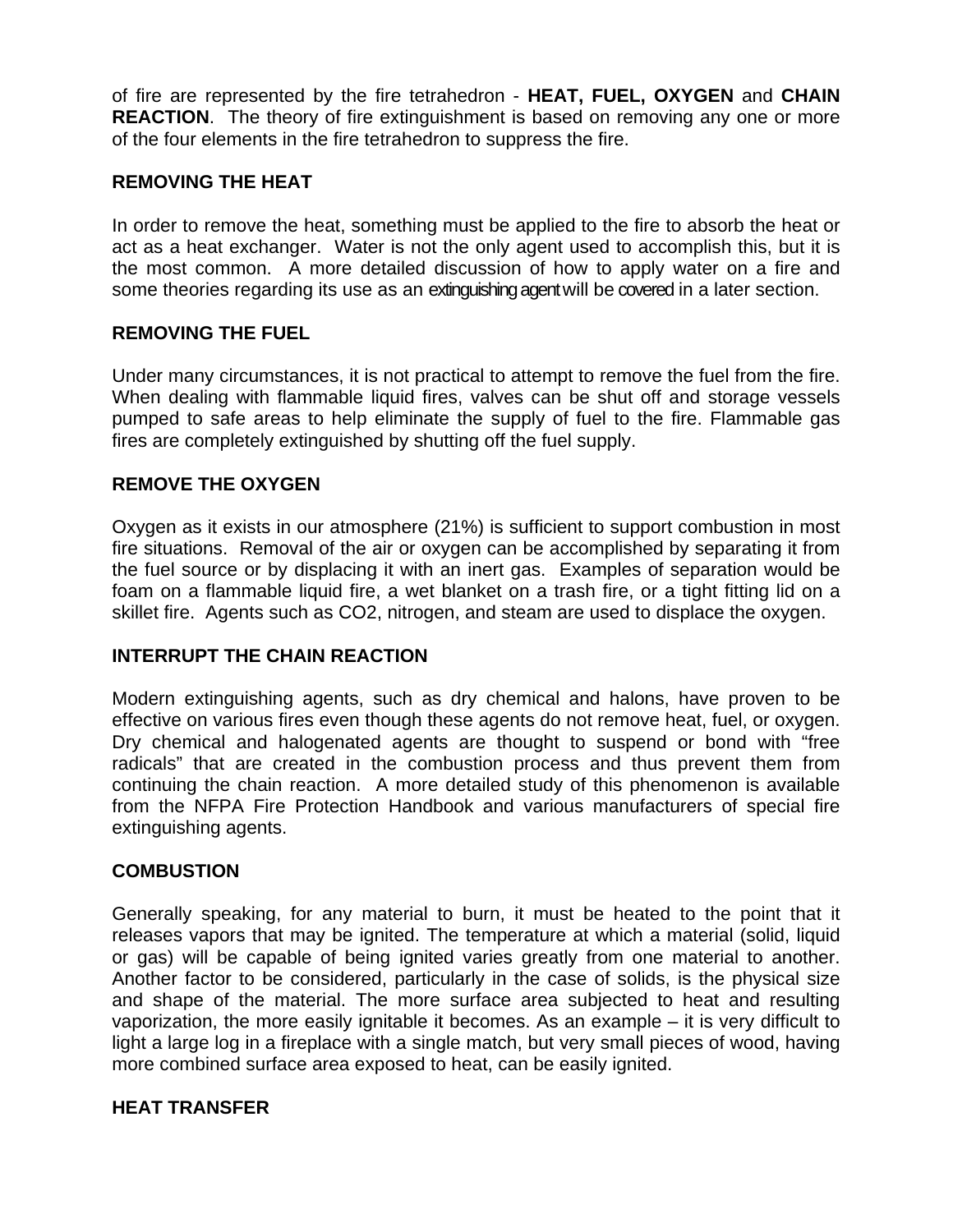Heat may be transferred from one object to another or one material to another by any one of three methods.

**Conductive heat** - the transfer of heat through a solid – as an example, a pan on an electric burner is heated by direct contact with the hot burner

**Convective heat** - transfer of heat through a circulating fluid or gas (such as air), as an example, the hot coils of a heater will warm the air that contacts it causing the air to rise and circulate and then heating (or warming) other objects in the room

**Radiant heat** - transfer of heat without direct contact or heating a fluid or air between the objects – as an example, the sun heats the earth without direct contact with the earth and without heating the space between the earth and the sun

# **CLASSIFICATION OF FIRES**

# **CLASS "A" FIRES**

A class "A" fire can involve any material that has a burning ember or leaves an ash. Common examples of class "A" fires would be wood, paper, or pulp. The preferred method for extinguishing class "A" fires is to remove the heat. Water is the most common agent, but others such as dry chemical, halon, and foam can be used effectively.

# **CLASS "B" FIRES**

A class "B" fire involves flammable liquid or gas. Familiar examples would be gasoline, oil, propane, and natural gas. A variety of fire extinguishing agents are used on flammable liquid fires employing all theories of fire extinguishment. Which agent is best to use is dependent upon the circumstances involved. Flammable liquids do not ignite in their liquid state; rather it is the vapors being generated by these liquids that ignite. The mixture of oxygen and flammable vapors in proper proportion needs only an ignition source to start the combustion process.

# **CLASS "C" FIRES**

Class "C" fires involve live electrical equipment and require the use of an extinguishing agent and/or extinguisher that will not conduct electricity back to the fire fighter(s). Electricity is an energy source and an ignition source, but by itself will not burn. Instead, the live electrical equipment may serve as a source of ignition for a class "A "fire such as insulation or packing, or a class "B" fire.

# **CLASS "D" FIRES**

Class "D" fires involve exotic metals such as titanium, zirconium, magnesium, and sodium. These fires require special agents such as dry powders and special application techniques. The extinguishing agents and techniques used on "A", "B", or "C" fires will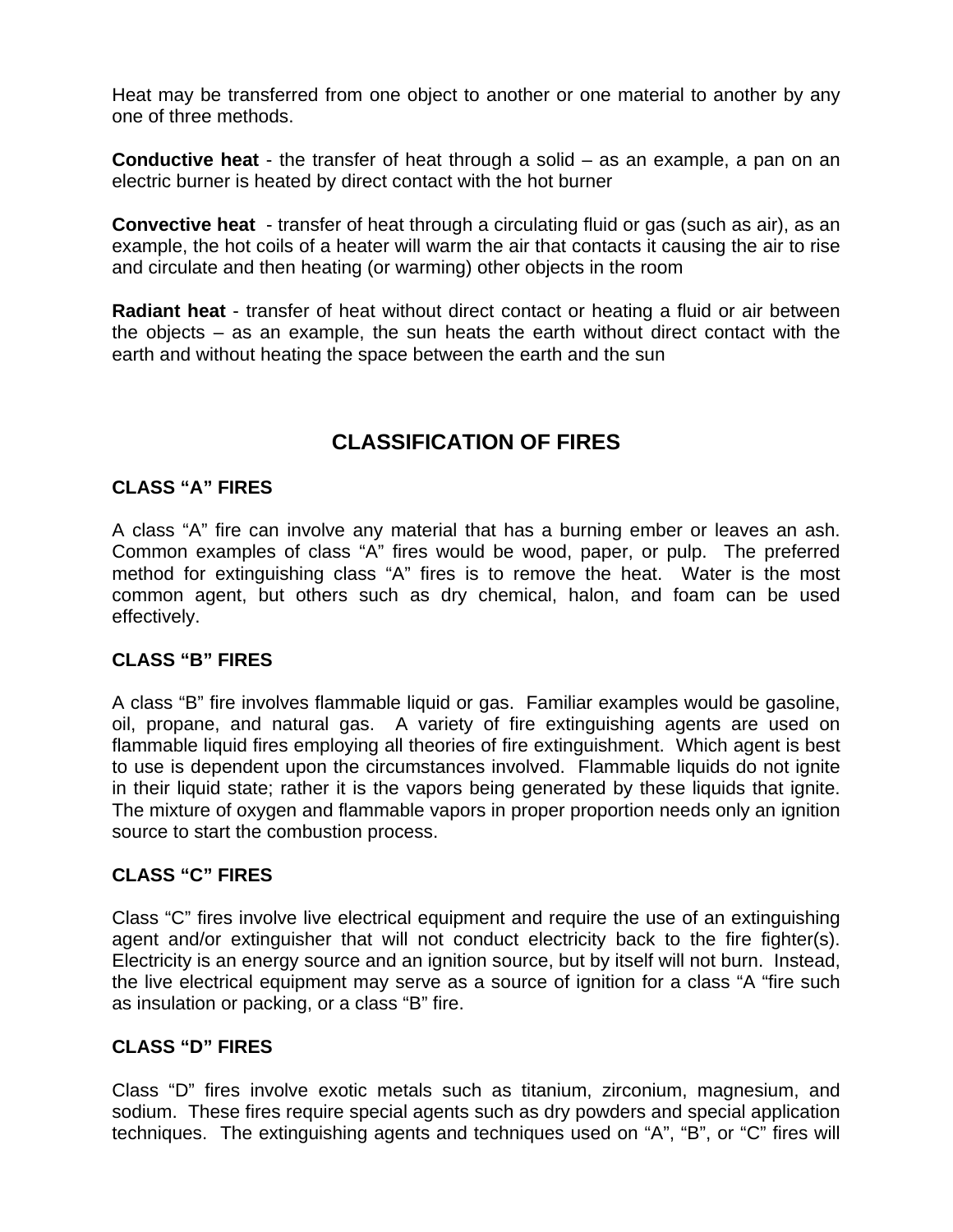not work on class "D" fires, nor will the agents and techniques used for class "D" fires work on any other classification of fire. Many common agents like water will actually react to burning metals and increase the intensity of the fire in a violent manner.

# **CLASS "K" FIRES**

Class "K" fires involve cooking media. These can be any animal or vegetable based fats or oils. These fires require special agents such as wet chemical extinguishers and systems that are alkaline in nature and have superior cooling capabilities. The entire mass of the cooking medium in a deep fat fryer must be secured and cooled below its auto ignition point in order to achieve complete extinguishment. Prior to the 1998 edition of NFPA 10 these fires were considered to be Class "B" fires. After extensive testing it was decided that they are unique in nature and are totally different than Class "B" fires.

# **COMMON TERMS - FLAMMABLE LIQUIDS**

**Flash Point** is the lowest temperature at which a liquid will generate enough vapor to form a flammable mixture in the air.

**Auto-Ignition Temperature** is the temperature at which the air/vapor mixture will ignite without an extraneous source of ignition such as a flame or spark. Ignition temperature is an important factor when flammable liquids are exposed to hot metal surfaces.

**Vapor Density** is the ratio of the weight of a substance to an equal volume of dry air. Vapor with a number greater than one is heavier than air; vapor with a number less than one is lighter than air.

**Specific Gravity** is the ratio of the weight of a substance (liquids) to an equal volume of water. A liquid with a specific gravity of less than one will float on water; a specific gravity of more than one will sink.

**Additional Information**: NFPA Fire Protection Handbook, NFPA 30

# **FLAMMABLE LIQUIDS**

Two different groups are identified in order to select the appropriate extinguishing agent:

**Hydrocarbons** - will generally not mix with water **Polar Solvents** - water miscible fuels or flammable liquids that will mix readily with water

# **NFPA 30 Flammable and Combustible Liquids code 2008 Edition:**

**"4.3 Classification of Liquids**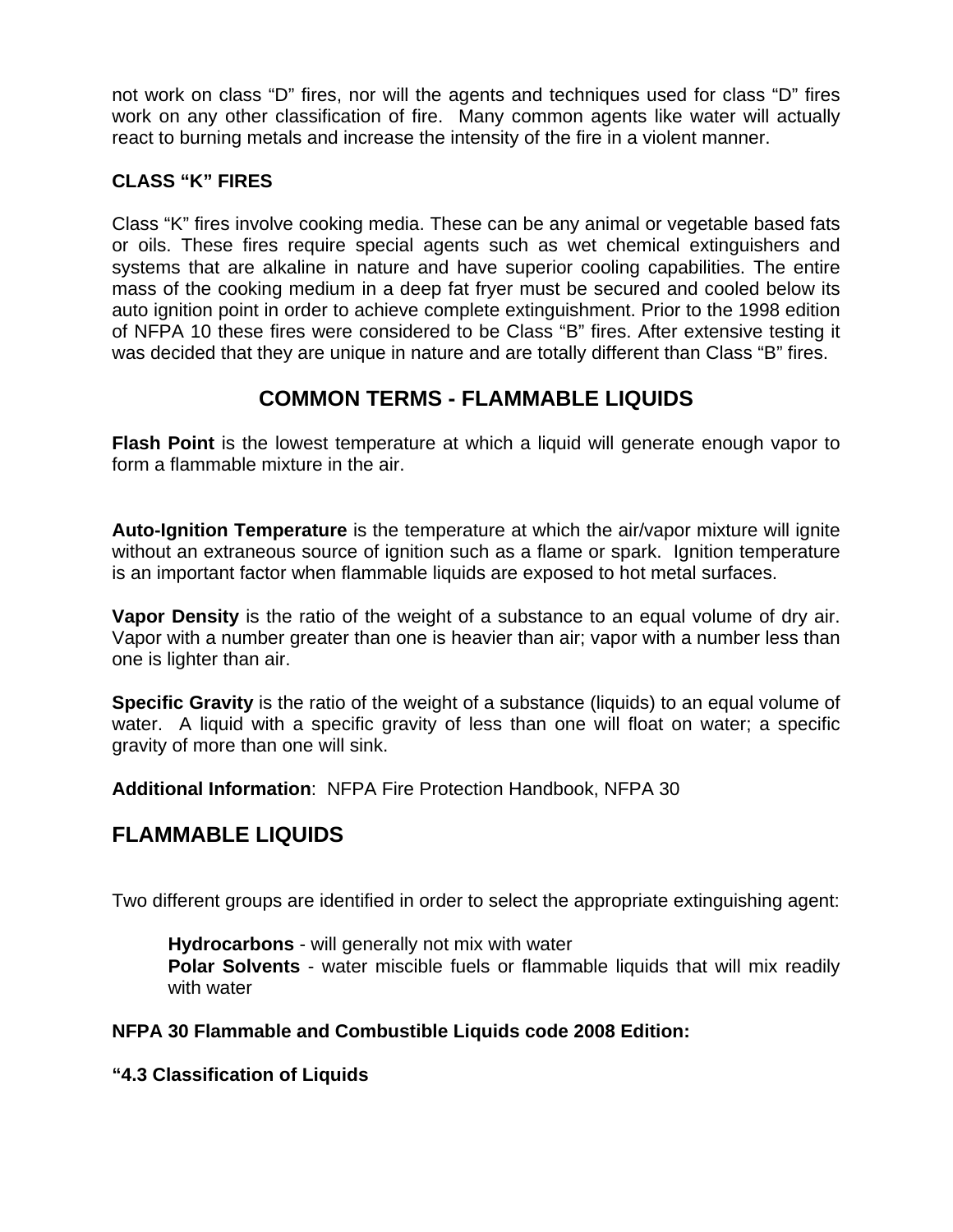Any liquid within the scope of this code and subject to the requirements of this code shall be classified in accordance with this section.

4.3.1 Flammable liquids, as defined in 3.3.30.2 and 4.2.3, shall be classified as Class I liquids and shall be further subclassified in accordance with the following:

(1) Class IA Liquid — Any liquid that has a flash point below  $73^{\circ}F$  (22.8 $^{\circ}C$ ) and a boiling point below 100°F (37.8°C)

(2) Class IB Liquid — Any liquid that has a flash point below  $73^{\circ}F$  (22.8 $^{\circ}C$ ) and a boiling point at or above 100°F (37.8°C)

(3) Class IC Liquid — Any liquid that has a flash point at or above  $73^{\circ}F(22.8^{\circ}C)$ , but below 100°F (37.8°C)

4.3.2 Combustible liquids, as defined in 3.3.30.1 and 4.2.2, shall be classified in accordance with the following:

(1) Class II Liquid — Any liquid that has a flash point at or above 100 $\degree$ F (37.8 $\degree$ C) and below 140°F (60°C)

(2) Class III Liquid — Any liquid that has a flash point at or above  $140^{\circ}F (60^{\circ}C)$ 

(a) Class IIIA Liquid — Any liquid that has a flash point at or above  $140^{\circ}F$  (60 $^{\circ}C$ ), but below 200°F (93°C)

(b) Class IIIB Liquid — Any liquid that has a flash point at or above 200°F (93°C)"

# **EXAMPLES:**

|                 | <b>FLASH POINT</b>                 | <b>AUTO-IGNITION</b> |  |  |
|-----------------|------------------------------------|----------------------|--|--|
| Lubricating Oil | $300^{\circ}$ F                    | 783ºF                |  |  |
| Fuel Oil #6     | 150°F to 270°F                     | 765°F                |  |  |
| <b>Diesel</b>   | $100^{\circ}$ F                    | 494°F                |  |  |
| Kerosene        | 100°F to 130°F                     | $410$ <sup>o</sup> F |  |  |
| Gasoline        | $-36^{\circ}$ F to $-45^{\circ}$ F | 536°F to 853°F       |  |  |

Higher viscosity fuels pose special fire extinguishment problems such as frothing and boiling, therefore, extra care must be exercised to identify the hazard properly.

# **FIRE FIGHTING AGENTS:**

In this section we will discuss various fire extinguishing agents except water. The use of water on fires is discussed in a separate section along with corresponding application techniques and industrial hose handling procedures.

# **Foam:**

# **Chemical Foam:**

Fire fighting foams have been grouped into two main types: Chemical Foams and Mechanical Foams. Chemical Foams are rarely found still in use and have been replaced for the most part by different types of Mechanical Foams. Chemical Foams relied on a chemical reaction between two materials to produce a foam layer that blankets the flammable liquid surface and secures the vapors. A familiar example of chemical foam would be the old foam fire extinguishers that were constructed the same as soda-acid fire extinguishers. An outer chamber containing a solution of sodium bicarbonate and foam stabilizers would mix with an inner chamber containing a solution of aluminum sulfate when the extinguisher was inverted. The mixing of these two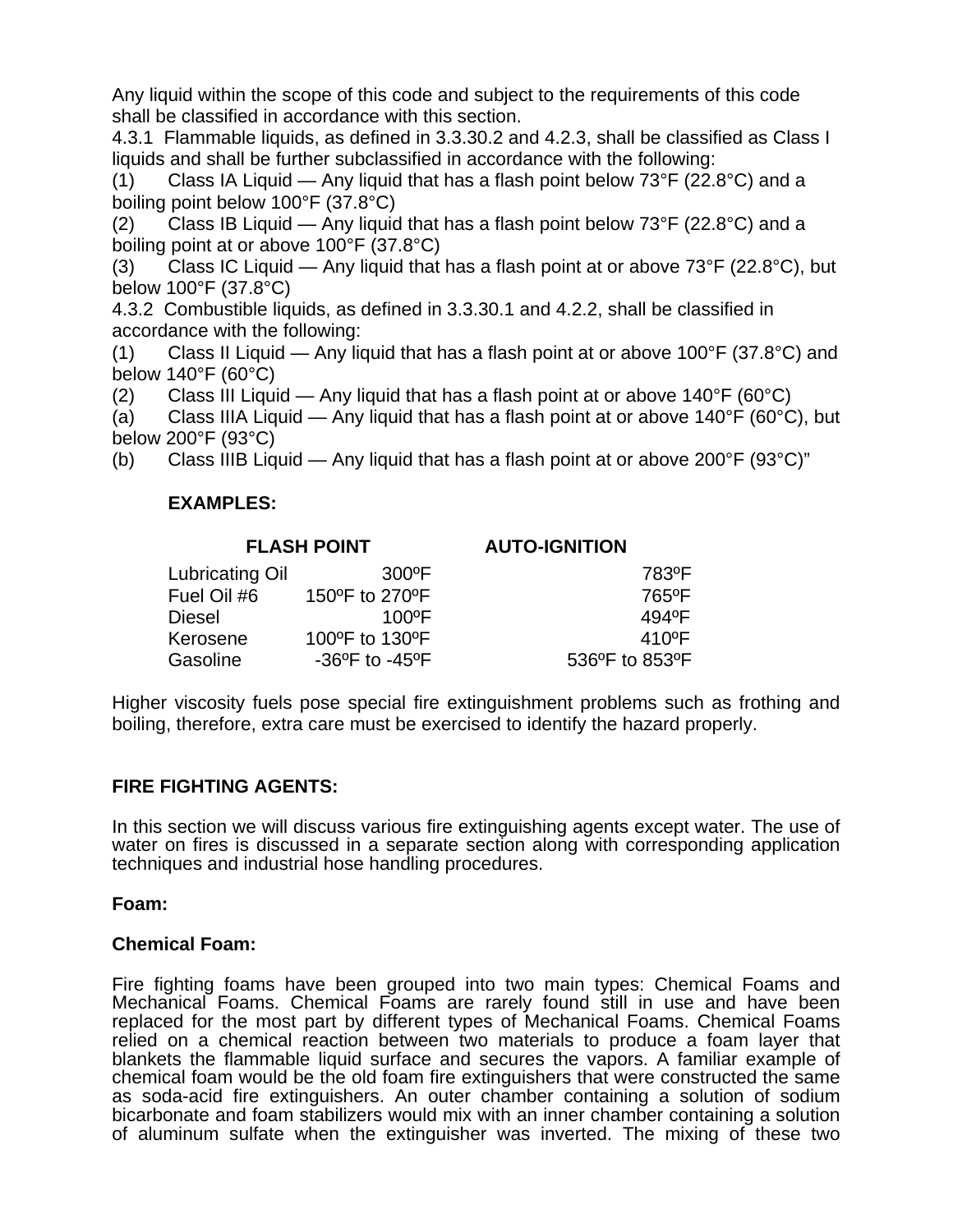solutions would cause a chemical reaction that would create pressure expelling the agent and expanding the solution into foam. This foam was very stable but had no film forming capabilities and was unable to move easily across a fuel surface. For the most part, extinguishers using these types of foams have been considered obsolete for some time and are required to be removed per NFPA 10

#### **Mechanical Foams:**

Mechanical Foams refer to foam solutions that require a mechanical injection of air to expand and form bubbles. Some examples of mechanical foams are: Protein Foam, Fluoroprotein Foam, Aqueous Film Forming Foam (AFFF), Film Forming Fluoroprotein Foam (FFFP), Alcohol Type AFFF, Alcohol Type FFFP, Mid Expansion Foam and High Expansion Foam. All of these foams are sold in concentration, proportioned by different means into a foam concentrate/water solution and delivered to the fire as an expanded or finished foam. Foam concentrates are identified by percentages, 6%, 3%, 3-6% 1%. This percentage refers to the required amount of foam that must be mixed (proportioned) with water to make foam solution.

**Protein Foam** (available in 3% or 6% concentrates is made of foam stabilizers and hydrolyzed protein meal. It has been in use since the 1940s, offers excellent burn back resistance, will seal against hot metal surfaces and is a very stable foam. Some of the drawbacks of protein form are its inability to shed hydrocarbons when submerged below a flammable liquid surface, its ineffectiveness on polar solvent (water miscible) fuels like alcohol and polar solvent/hydrocarbon mixtures and its inability to move easily across a liquid surface.

**Fluoroprotein Foams** are made of the same base as protein foams with a fluorochemical surfactant to give it better hydrocarbon shedding characteristics and better movement across a fuel surface.

**Aqueous Film Forming Foams (AFFF)** lack the stability of protein based foams, have no protein base, and are made mostly of fluorochemical surfactants. As the foam bubbles break, drain out and lose their water, they form a film on the surface of the fuel that moves easily across the fuel surface and excludes vapors from escaping.

**Alcohol Type AFFF's** are similar in base to AFFF with the addition of a copolymer. The copolymer reacts with water miscible fuels (polar solvents and hydrocarbon/polar solvent mixtures containing 10% or more polar solvents) and will react with the polar solvents to create a polymeric membrane. This membrane creates a physical barrier between the fuel and the vapor/air mixture above it, securing the fire. Foam created by Alcohol type AFFF's will generally be more stable and have greater burn back resistance than standard AFFF's. Alcohol type concentrates are either a "3 X 6" (meaning 3% concentration for hydrocarbon fires and 6% concentration for polar solvent fires) or a "3 X 3" concentrate.

**Film Forming Fluoroprotein Foam (FFFP)** is a protein based foam that will form a film over a flammable liquid surface much like AFFF's.

**Medium Expansion Foam** is made of surfactants with out fluorocarbons that are expanded with special devices to achieve more bubbles. These foams do not usually have film forming capabilities and are more susceptible to thermal columns and winds when being applied to a fire.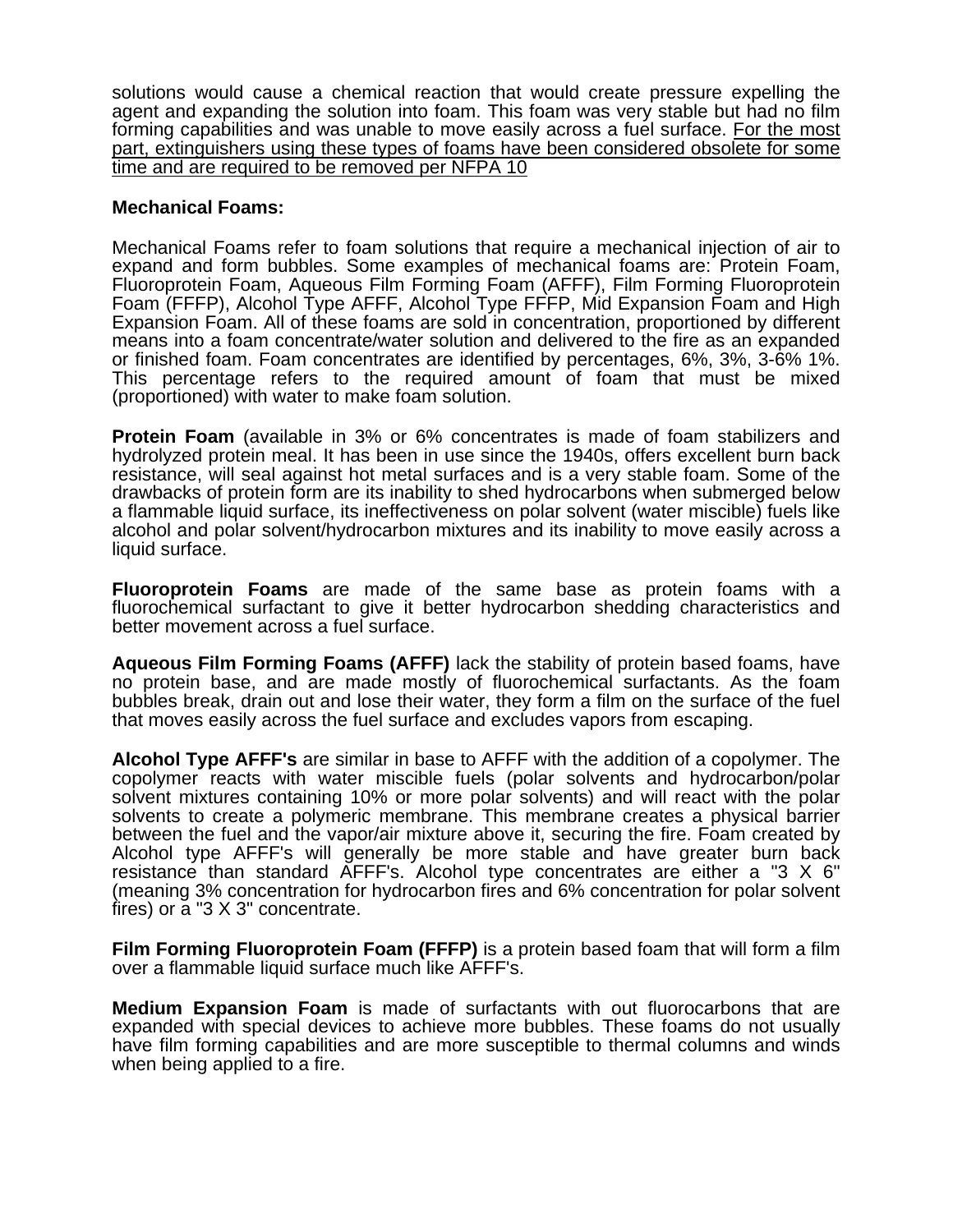**High Expansion Foams** are similar to low expansion foams but use different devices for their expansion. These foams have been used on class A and structural fires where water sources are scarce and have been applied using a total flooding application.

**THEORY OF EXTINGUISHMENT** All mechanical foams extinguish fires through physical means. The foam blanket or film secures vapors coming off of the fuel surface, the foam concentrate is mixed with water prior to being expanded and therefore has excellent cooling characteristics and mechanical foams will separate the fuel from air. Foam agents are the only agents that may be applied to a flammable liquid to prevent ignition by suppressing the release of vapors from the fuel surface. Mechanical foams used by themselves are ineffective on gaseous fires, flammable liquids under pressure, three dimensional fires and fires involving liquids in motion. On class A fires, the surfactants that are added to the water solution tend to reduce the surface tension of the water, allowing better penetration, less run-off and more efficient cooling.

In order for mechanical foams to work properly, they must be mixed or proportioned correctly with water, injected with air to achieve expansion (form bubbles) and be applied correctly to the fire surface.

Foam proportioning involves mixing foam concentrate with water to form foam solution. A 6% foam concentrate must be mixed in a ratio of 6 parts foam concentrate to 94 parts water. A 3% solution would be a mixture of 3 parts concentrate to 97 parts water and a 1% solution would be a mixture of 1 part concentrate to 99 parts water. Mixing a 6% concentrate in a ratio of 3 gallons of concentrate with 97 gallons of water would make a weak solution and mixing a 3% concentrate in a ratio of 6 gallons of concentrate to 94 gallons of water would result in a rich solution.

There are many methods of proportioning foam including in line educators, diaphragm tanks, around the pump proportioning and pre-mix solutions. Hand portable and wheeled foam fire extinguishers use a pre-mix method of proportioning where the foam concentrate and water are measured and mixed in fixed amounts inside a vessel.

Foam expansion is achieved by injecting air into the foam solution as it is discharged onto the fire. Expansion is usually stated in ratios: low expansion foam (Protein, Fluoroprotein, AFFF, FFFP) 10:1, Medium expansion 20-100:1, High expansion 100- 1000:1. Low expansion foams may be listed or approved for use with both air aspirating and non-air aspirating nozzles. Medium expansion foams use special air aspirating nozzles with several; screens and a wider deflection to generate greater expansion. High expansion foams will use water or air driven foam generators to achieve even higher expansion ratios.

All foam Hand Portable and Wheeled Fire Extinguishers use an air aspirating nozzle. These nozzles consist of a tip with holes in the sides to pull air into the stream (much like a venturi) and small screens on the tip to mildly expand the solution.

#### **Halogenated Agents:**

Halogenated agents have been used for fire fighting since the early 1900's. Of the ten halogenated agents that have been used two have been the most common since the early 1970's - halon 1211 and halon 1301. To have a better understanding of the chemical properties of these agents, the US Army Corps of Engineers developed a numerical system for halogenated agents:

| Agent Name C |          |  | <b>BR</b>                                |  |
|--------------|----------|--|------------------------------------------|--|
|              | (Carbon) |  | (Fluorine) (Chlorine) (Bromine) (Iodine) |  |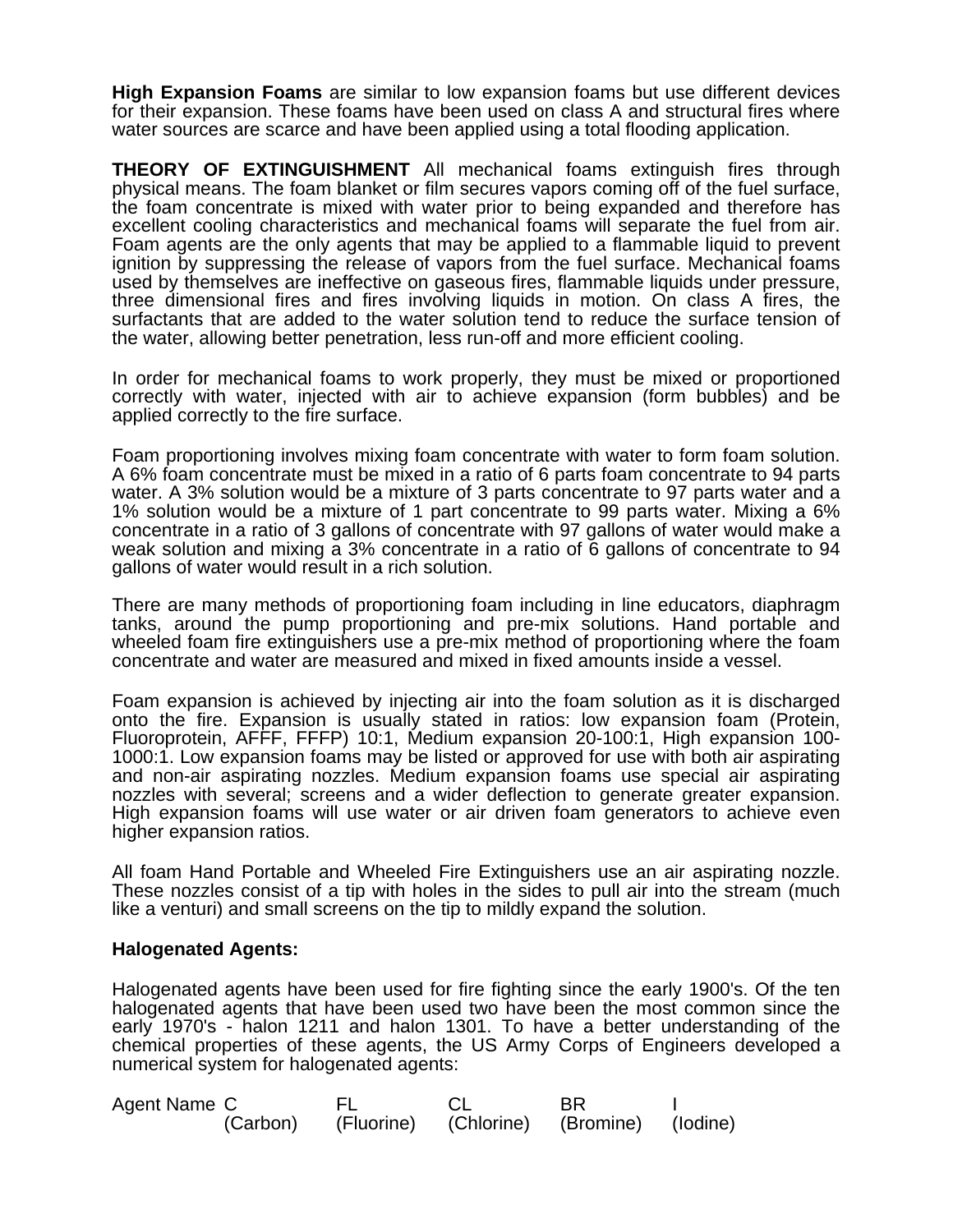| <b>BROMOTRIFLUOROMETHANE</b>    |  |   |  |
|---------------------------------|--|---|--|
| BROMOCHLORODIFLUOROMETHANE      |  |   |  |
| <b>BROMOCHLOROMETHANE</b>       |  |   |  |
| <b>CARBON TETRACHLORIDE</b>     |  |   |  |
| <b>DIBROMOTETRAFLUOROETHANE</b> |  | 2 |  |
| <b>DIBROMODIFLUOROETHANE</b>    |  |   |  |
| <b>METHYL BROMIDE</b>           |  |   |  |

This numbering system is based upon the number of atoms of each chemical component that the agent has. If the last digit(s) have no atoms of that chemical the number is dropped as in halon 1301, halon 1211, etc...

Each halogenated agent has unique physical properties such as vapor pressure, boiling point, specific gravity and the like. All halogenated agents decompose when exposed to flame or temperatures above 900 deg. F.

**THEORY OF EXTINGUISHMENT** Halogenated agents suppress fire by interrupting the chemical chain reaction in the combustion process, working in the fire chemically instead of physically. Exactly how this "chain breaking" process works is not completely understood. It is generally agreed that bromine is released from the agent as it decomposes in the fire carrying away the "free radicals" that cause the combustion and releasing more bromine to continue the "chain breaking" process.

Many of these halogenated agents, halon 1301and 1211 specifically, are identified as ozone-depleting agents and are subject to control under the Montreal Protocol and other Federal requirements. NFPA 10 and 12A have specific requirements for reclaiming these agents and preventing their release into the atmosphere under non-fire conditions. For more information on how to accomplish this consult the manufacturer's service, maintenance and recharge manual for the equipment and agent involved.

The primary advantage of halogenated agents has been the lack of clean up required after using the agent. In some environments (such as electronics, data processing, jet engines and high tech optical equipment), discharging other extinguishing agents such as dry chemical or water could cause more property damage than the fire itself. Pound for pound, halogenated agents as used in hand portable extinguishers were never as effective as more common agents on typical class B and class A fires.

#### **Halon Alternatives:**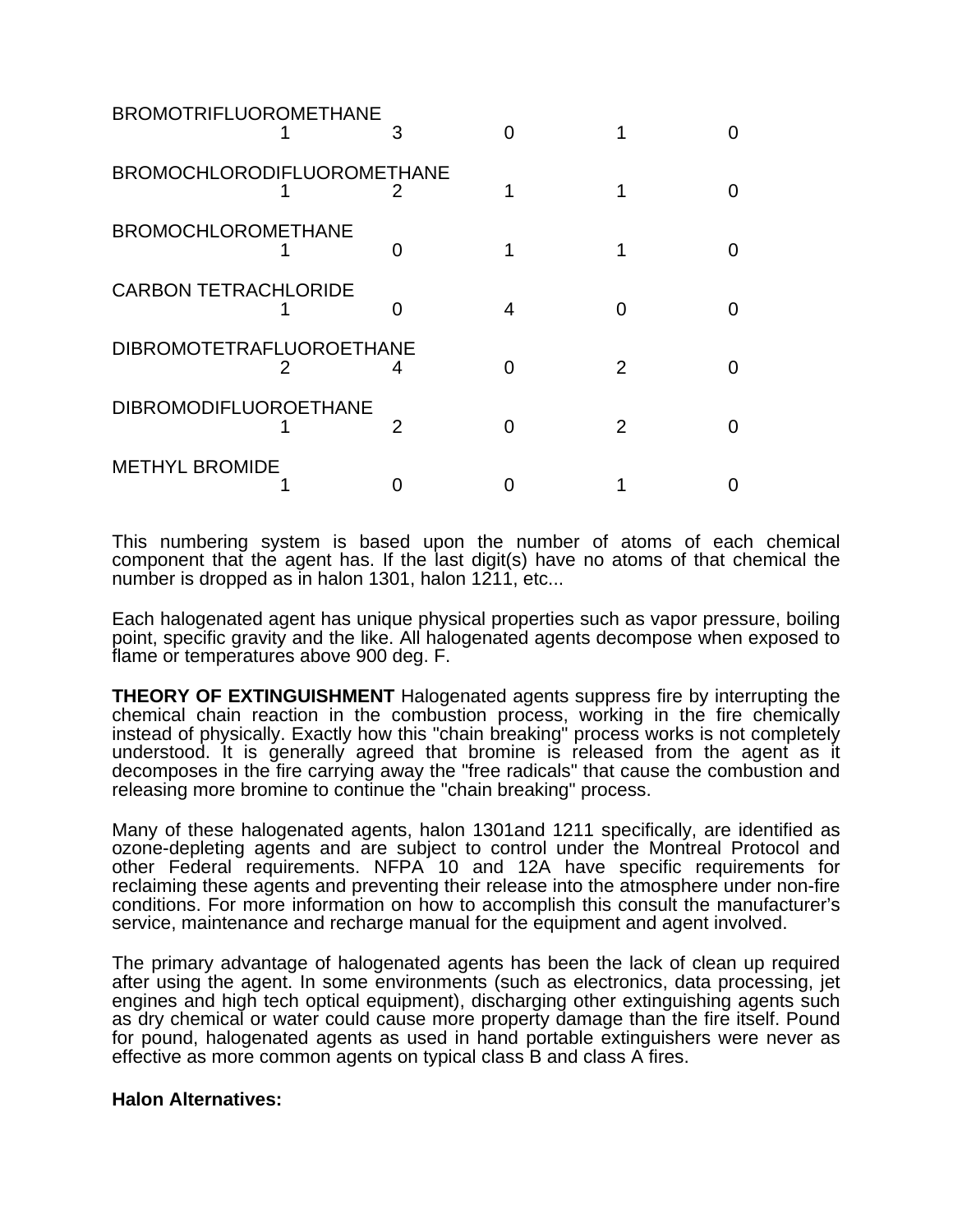Since the ratification of the Montreal Protocol, alternatives to Halon 1301 and Halon 1211 have been sought. Various proprietary blends of gases are available on the market. For "streaming agents" (those used in portable fire extinguishers), there are two popular agents in use at this time - FE-36 and Halotron I. Both of these agents extinguish fires primarily through cooling. For "flooding agents" (those used in total flood systems) there are a variety of agents used at this time. See NFPA 2001 for more information on the available "flooding" agents, their names and physical properties.

# **Wet Chemical:**

Wet Chemical agents are solutions of water mixed with potassium acetate, potassium carbonate, potassium citrate or combinations thereof. They are specifically designed for Class "K" fires but they have demonstrated superior effectiveness (gallon for gallon) on Class "A" fires when compared with plain water. These agents are used in both hand portable extinguishers and pre-engineered fixed systems.

**THEORY OF EXTINGUISHMENT** Wet Chemical extinguishers work on Class "K" fires through two methods. The solution is alkaline in nature and therefore reacts with the free fatty acids in the cooking medium to form a soapy foam on top of the burning material. This secures the vapors and cools the cooking medium as the foam drains out and converts to steam. This reaction is called saponification. In addition to saponification, the agent is discharged as a fine mist. This mist does not submerge below the surface of the cooking medium (preventing a steam explosion) but rather it converts to steam on the surface pulling heat out of the material. Cooking media fires must be cooled below their auto ignition point in order to successfully extinguish the fire. The requirement for cooling the cooking media below its auto-ignition temperature stresses the importance of automatic shut off of heat sources to appliances when preengineered systems activate. Without removal of the heat source to the appliance, the fire will reflash.

On Class "A" fires, the Wet Chemical works much like water only more efficiently. The fine mist spray cools the Class "A" fire more efficiently and the addition of the chemical breaks down the surface tension of the water for better penetration and less "run-off". See NFPA 10 for more information on class K extinguishers and NFPA 17A for more information on Pre-engineered wet chemical systems. NFPA 96 and the IFC (International Fire Code) have specific requirements for the use and placement of Class K extinguishers as well.

# **Water Mist:**

The Water Mist extinguisher uses de-ionized water that is discharged as a fine spray onto the burning material. It is designed as an alternative to halon in areas where contamination must be kept to a minimum without the expense of halon substitutes. The nozzle uses a wide spray pattern with fine droplets to give a soft and controlled discharge pattern. This extinguisher has passed the UL test for electrical conductivity, and water agent must have a conductivity rating of 1 microseimen or less as required by NFPA 10, allowing it to be listed for Class "C" applications.

# **Dry Chemical:**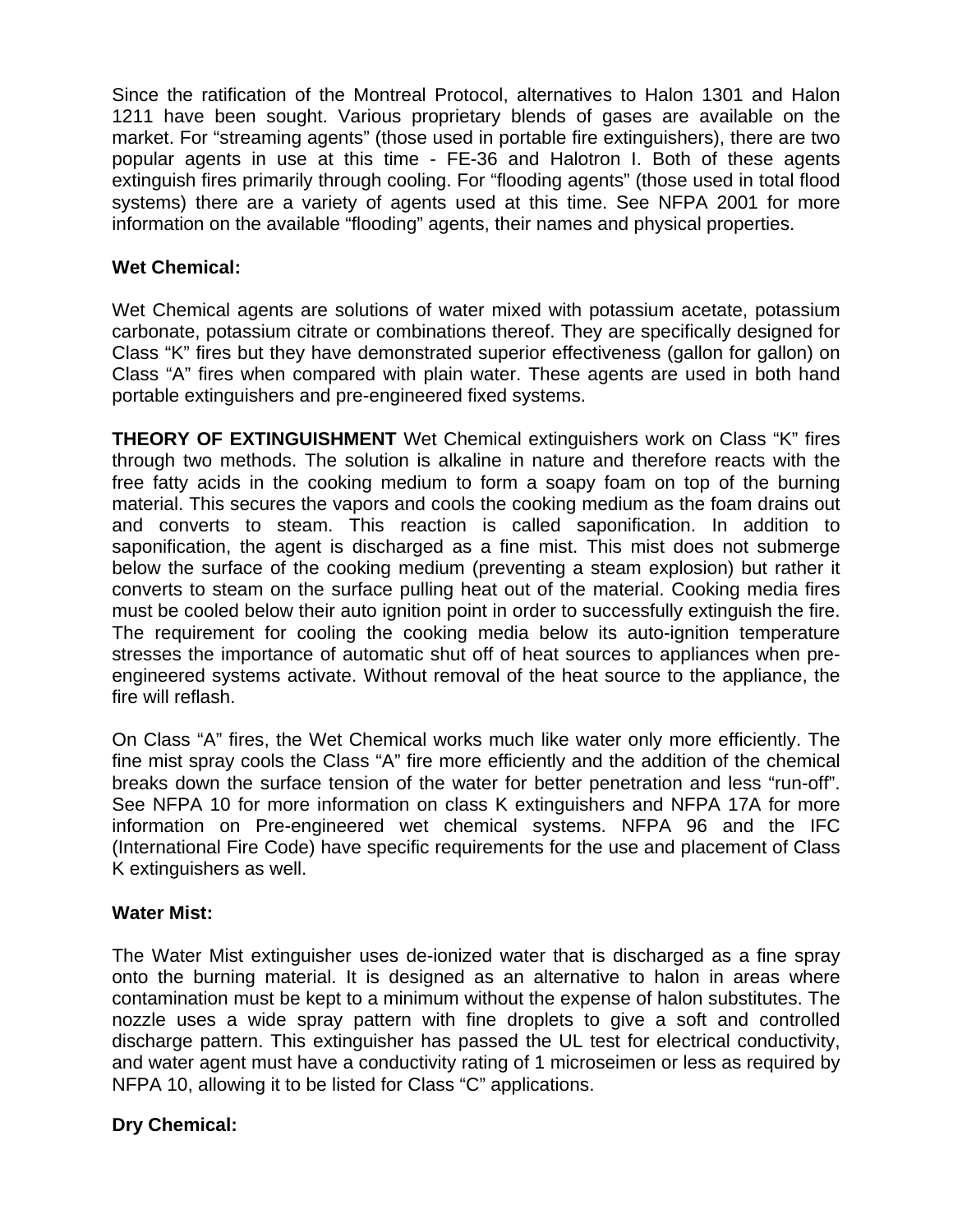Dry Chemical agents have unique properties for fire extinguishing applications. On class B fires they demonstrate superior "flame knock-down" over other available agents. Pound for pound they are unequaled in effectiveness when used properly on class B fires. Monoammonium phosphate has similar capabilities on class B fires plus the ability to effectively suppress class A fires.

Dry Chemical extinguishing agents have been used since the early 1900's. Early in the development of dry chemical agents, sodium bicarbonate was found to have greater effectiveness on flammable liquid fires compared with other chemicals being used at the time and is still widely used today. In the 1960's major developments in dry chemical agents led to the introduction of potassium bicarbonate (Purple-K), siliconized dry chemical manufacturing processes (to allow for use with protein foam), monoammonium phosphate for use on class A B & C fires, potassium chloride (Super-K) and ureapotassium based dry chemical (Monnex). Potassium chloride and urea-potassium based dry chemicals are less common in the U.S. markets and will not be discussed in depth in this primer.

#### **Extinguishment Theory for Dry Chemicals:**

For class B fires, all dry chemicals rely on particle size and decomposition to accomplish extinguishment. Theoretically, the smaller the particle size, the more effective the chemical will be as an extinguishing agent. Particle sizes on the average of 20 to 25 microns are said to be best, however, smaller particles pack too easily and are not practical for use in a hand portable. Dry Chemicals can be found with particle sizes ranging from 10 to 75 microns. The relationship of particle size to extinguishing effectiveness implies that the surface area of Dry Chemical agents plays a key role in extinguishing a fire.

Some "smothering" action occurs when Dry Chemical is decomposed in a flame front and produces CO2. It is generally recognized that while CO2 is formed during the extinguishment process, however, the quantity of CO2 being generated is so small as to be insignificant in comparison with other factors.

Cooling also takes place as the Dry Chemical decomposes. Water vapor is formed as a product of decomposition and the solid particles act as a barrier between the fuel surface and the radiant heat formed by the flames in the vapor space above the liquid fuel. This barrier prevents the radiant heat from returning to the fuel surface and continuing ignition. As with the "smothering" action, while some cooling is taking place through the formation of water vapor and the creation of a particle barrier, this cooling action alone is not considered significant enough to extinguish the fire.

Similar in theory to halogenated agents, the primary mechanism through which Dry Chemicals extinguish a class B fire is a "chain breaking" action. Application of Dry Chemical is considered to prevent the "free radicals" (formed in the combustion process) from linking up to sustain the reaction. It is presumed that the decomposition of the Dry Chemical forms new species that react with the "free radicals" and terminate the generation of new "free radicals" breaking the chain reaction. It has been asserted that in some instances the surface area of the chemical particles allow the free radicals to link up and be carried out of the chain reaction sequence.

#### **"Flame Flare-Up" Phenomenon**

Another unique property of Dry Chemical is the "Flame Flare-Up" that occurs when Dry Chemical is applied to a flammable liquid fire. The extinguisher operator will notice a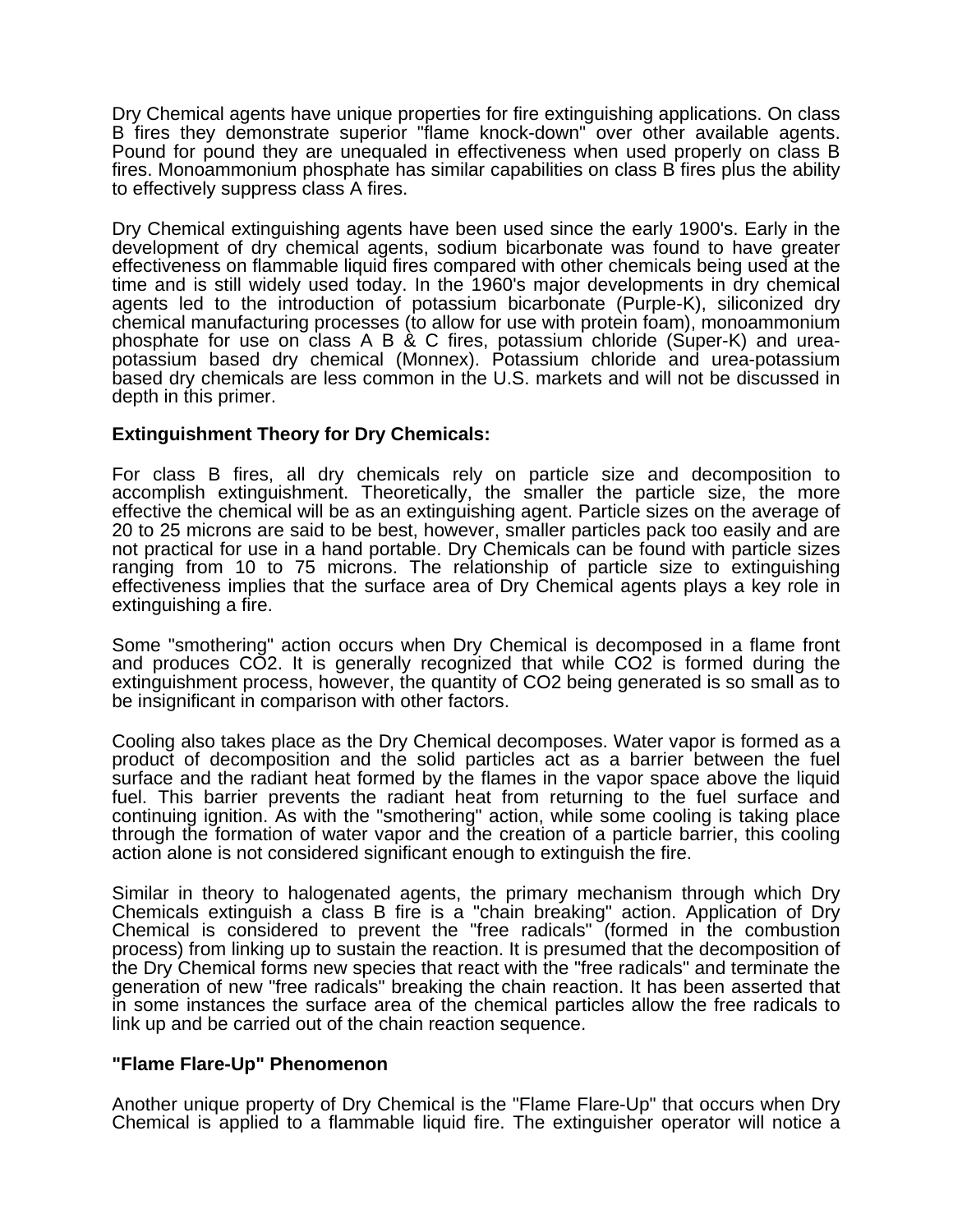tremendous increase in flame and heat in front of the chemical discharge. This is caused by a combination of two events. The Dry Chemical stream, consisting of solid particles, pushes air in front of the discharge into the fire causing the flames to push to one side and flare up. Air is also injected into the dry chemical stream through a venturilike process, causing the vapor mixture to achieve more complete combustion resulting in a larger "fire-ball". This "flame flare-up" is short in duration and is usually of little consequence to the fire fighter since it occurs opposite the Dry Chemical flow and will burn itself out quickly. In some instances such as fire fighting within structures or limited spaces (such as mine shafts), the extinguisher operator must be aware of combustibles that may be ignited from the "flare-up" or having the flames impinge back to the operator.

#### **"Heat Shield"**

Since the Dry Chemical discharge consists of finely divided solid particles, it may serve as a barrier to radiant heat being generated by the fire. Instructions for application of Dry Chemical generally state to stay back from the fire, only advance after discharge has begun in order to take advantage of this barrier and provide better comfort and safety for the operator.

#### **Sodium Bicarbonate**

Sodium bicarbonate dry chemical is also called "regular dry chemical". In addition to effectiveness on class B and C fires, it will have some effect on the flaming stages of a class A fire but no effect on the ember or deep seated stages of a class A fire. When used with common cooking greases it will react with the hot grease to form a thick foam through a process known as "saponification". The foam created by saponification will act much like other fire fighting foams but does not have the cooling effect of wet chemical and is no longer considered effective for use on Class K fires. Sodium bicarbonate dry chemical is alkaline in nature and will not cause corrosion during normal use.

#### **Potassium Bicarbonate - "Purple-K"**

Potassium bicarbonate or "purple-K" dry chemical was developed by the U.S. Naval Research Lab, precluding the use of the term "Purple-K" as a Trade Name. It was discovered that the salts of potassium were far more effective on flammable liquid fires compared with the salts of sodium. Claims of the effectiveness of potassium bicarbonate agents range from 50% to 100% more effective on flammable liquid fires when compared to sodium bicarbonate. Potassium bicarbonate is also alkaline in nature, has similar abilities to saponify when used on hot cooking grease, but like sodium bicarbonate, it lacks the cooling capability of wet chemical and is no longer the agent of choice for Class K fires. Purple -K will not cause corrosion under most uses.

#### **Monoammonium Phosphate**

Monoammonium Phosphate or "ABC" or "Multi-Purpose" Dry Chemical differs from potassium bicarbonate or sodium bicarbonate in that it is acidic in nature. In addition to similar effectiveness on class B and C fires when compared to sodium bicarbonate, monoammonium phosphate has unique effectiveness on class A fires. When it contacts the burning surface of an ordinary combustible, a molten residue (metaphosphoric acid) is formed. This residue coats the burning ember and excludes oxygen. Monoammonium phosphate will not saponify when used on hot cooking grease and will cause corrosion if not thoroughly removed from most surfaces.

#### **Dry Powders for Use on Class D Fires**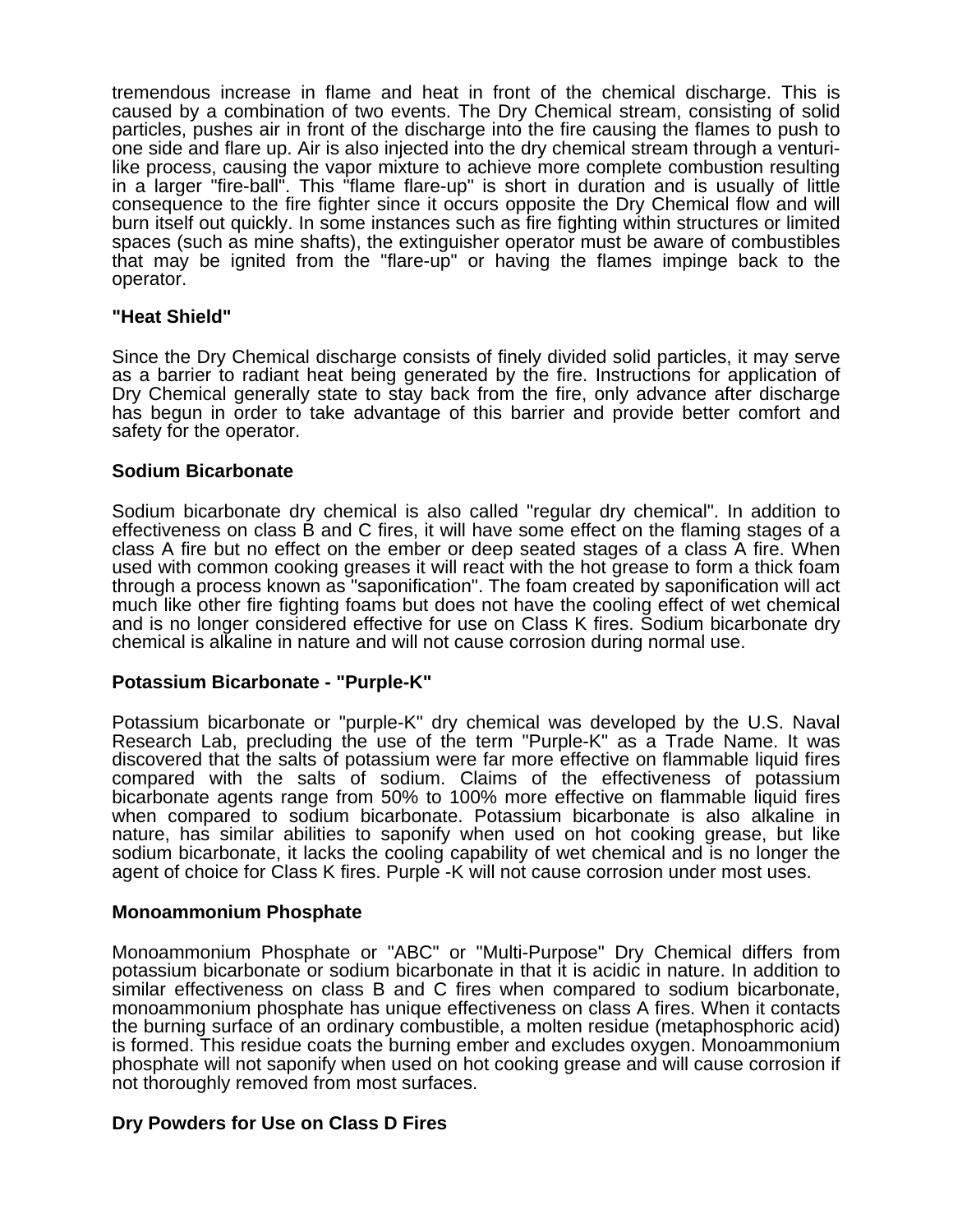Combustible metal fires represent a special hazard that is not like class A, B and C fires. Extinguishing agents used on all other classes of fires have no success when used on class D fires. In fact some agents, such as water, will react violently with the burning metal.

Most agents used in extinguishers for these fires are proprietary in nature and are classified according to the manufacturer of the dry powder or the brand name of the agent. Each agent has different limitations regarding the type of metal (magnesium, zirconium, titanium, lithium etc.) that it may be used on and the form the metal is in (molten, casting, turnings or fines). Data sheets from the agent extinguisher manufacturer should be consulted to determine which agent is appropriate for a particular situation. The following NFPA codes standards and recommended practices should also be consulted:

#### NFPA 484 – Combustible Metals

Most class D agents are applied generously to the material burning, often requiring up to 15 lbs. of agent per pound of burning material. The extinguishing agent will usually exclude oxygen and perform as a "heat" sink to absorb the thermal energy, cooling the material down. Caution must always be used when applying special agents to combustible metal fires since these fires will react with any moisture to be found in the ground or surrounding materials.

**Graphite-based Powder** is a finely divided graphite (carbon) powder which may be applied from a bulk container with a scoop or shovel and is also available in a portable extinguisher. This powder will conduct heat away from the material reducing its temperature below the point that combustion may be sustained.

**Salt-based Dry Powder** is a Sodium Chloride based powder and is available in a 30 lb. hand portable or a wheeled unit as well as in bulk form for delivery via scoop or shovel. Sodium chloride - based dry powder will form a crust on the burning material, excluding oxygen. It will also help to dissipate heat from the burning material.

**Copper-based Dry Powder** is a pure copper powder, and was specifically developed for use on lithium fires. It is available either in a 30 lb. hand portable or a wheeled fire extinguisher. Argon is used as the expelling gas for these extinguishers because lithium will react with nitrogen to form other combustible alloys.

**Other Class D Agents** are available for specific Class D fuels and/or environments. As always, proper identification of the hazard and careful selection of the appropriate extinguishing agent must be performed. It is best to consult with the manufacturer of these special agents to determine if they are applicable to the hazard being protected.

# **Definitions:**

There are some basic terms that a fire extinguisher or pre-engineered systems technician should be familiar with:

**AFFF** - Aqueous Film Forming Foam, a synthetic foam capable of producing a water solution film on the surface of many flammable liquids which excludes air and reduces fuel vaporization.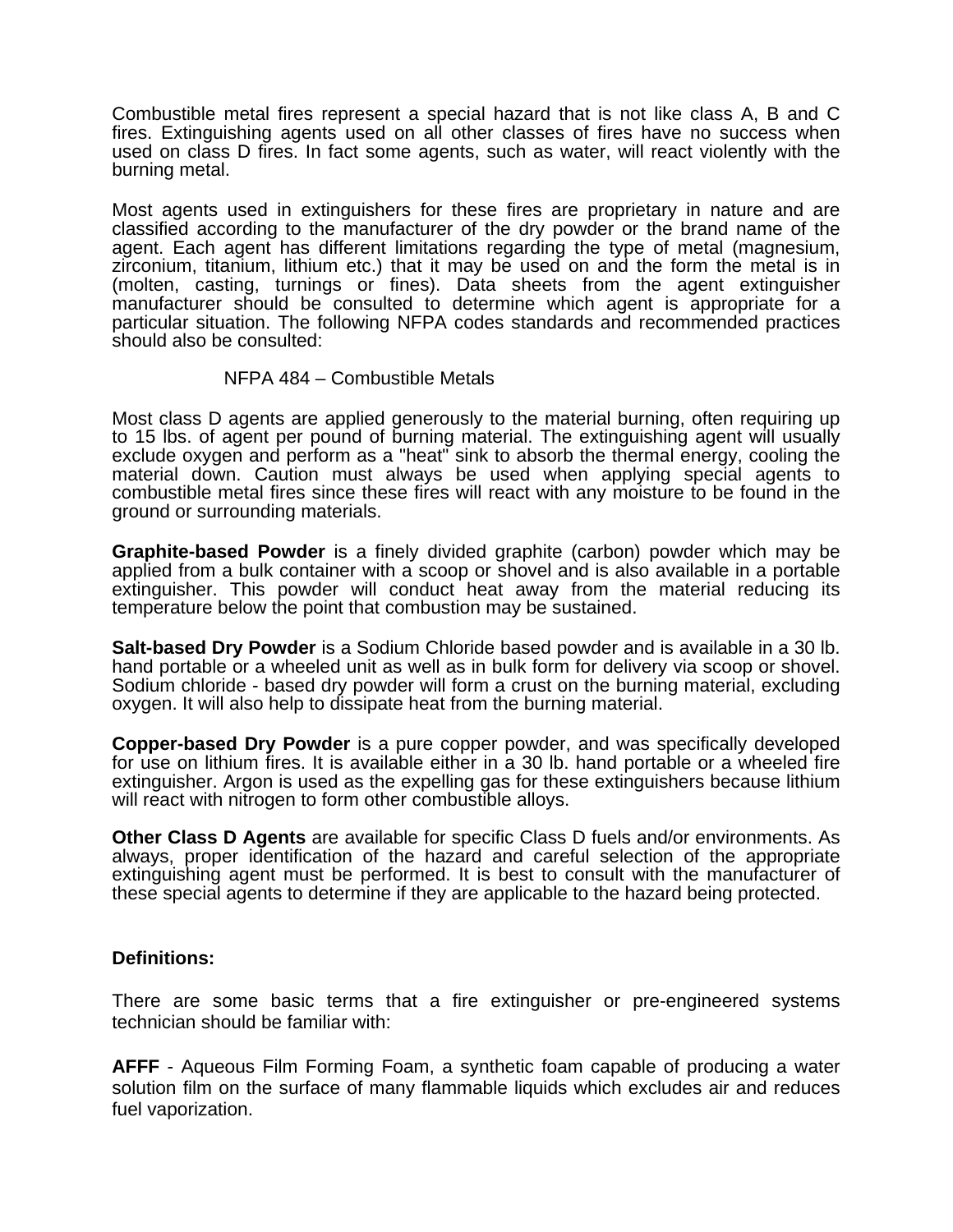**Ambient** - Surrounding (as in ambient temperature, atmosphere, or conditions).

**Auto ignition** - Ignition of a material without the presence of an extraneous source of ignition.

**BTU** - British Thermal Unit – while no longer considered an SI (Standard International) unit; it is still used in cooking appliance specifications and in calculating air movement for hood and duct systems in commercial cooking operations

**CGA** – Compressed Gas Association

**Combustible** - Likely to catch fire.

**Contain** - To restrain within limits, enclose or cease spreading.

**Control** - To exercise restraining or direct influence over.

**Disperse** - To break up or scatter (as in - to disperse a flammable gas or vapor cloud).

**Effective** - Producing decided, decisive, or desired effect.

**Extinguish** - To put out (as in fire) to bring to an end the process of combustion.

**FFFP** - Film Forming Fluoro Protein foam, a protein based foam with fluorocarbon surfactants added and said to have the same film forming capabilities of AFFF.

**Flammable** - Easily ignited.

**Flash Point** - The lowest temperature at which enough vapor is generated from a flammable liquid to form a mixture in the air capable of being ignited.

**Fluoroprotein Foam** - A protein based foam with fluorochemical surfactants added to achieve hydrocarbon shedding properties.

**Foam Concentrate** - Concentrated foam agent.

**Foam Solution** - Mixture of foam concentrate and water at proper proportions.

**Foam** - Foam solution that has been air-aspirated to form expanded foam.

**Frothing** - Bubbles formed in or on high flash point combustible liquids.

**Fuel** - A substance used to produce heat or combustion.

**GPM** - Gallons Per Minute.

**Gas** - The physical state of a substance composed of molecules in constant motion that has no shape or volume, but will assume the shape and volume of an enclosure. A fluid that tends to expand indefinitely.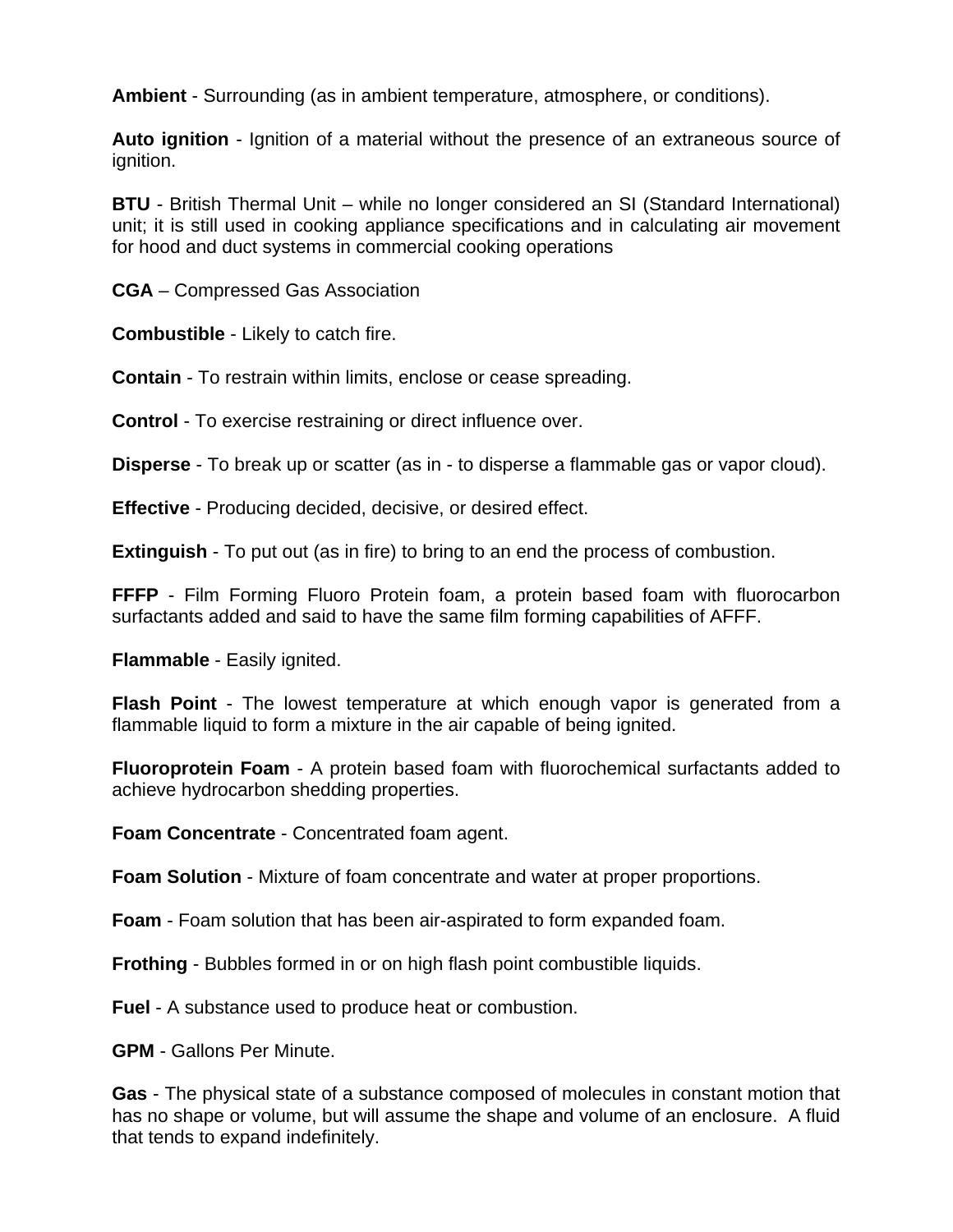**Heat** - A form of energy that causes a body to rise in temperature, to fuse and to evaporate.

**ICC** – International Code Council

**Inhibit** - To hold in check, restrain or repress.

**IFC** – International Fire Code

**IMC** – International Mechanical Code

**Miscible** - Capable of being mixed.

**NFPA** - National Fire Protection Association.

**Nozzle** - A device used to direct the flow, change velocity of the flow, change the pattern of the flow, or change the volume of the flow of any agent.

**Nozzle Reaction** - The rearward thrust caused by the flow of water or other agent through the nozzle.

**OSHA** – Occupational Health and Safety Administration

**Oxidize** - To chemically combine with Oxygen.

**Oxygen** - A colorless, odorless, gaseous chemical element that is found in the air and is essential to life, and when combined with fuel vapors will produce heat and light when ignited.

**PSI** - Pounds per Square Inch

**Proportion** - To adjust in size relative to other parts as in mixing foam concentrate with water to specific ratios.

**Pyrophoric** - Any chemical (gas, solid or liquid) that will spontaneously ignite in air at or below a temperature of 130 deg. F.

**Quenching** - The application of water spray to cool the fuel down below its flash point.

**Saponification** – The formation of a soapy foam on burning cooking fats or oils through the application of an alkaline based fire extinguishing agent such as wet chemical, sodium bicarbonate or potassium bicarbonate based dry chemical. The foam is a reaction of the alkaline with the free fatty acids in the cooking medium.

**Vapor** - A substance in the gaseous state.

**Viscous** - The property of resistance to flow in a fluid or semifluid – example, glue is thick and resists flow.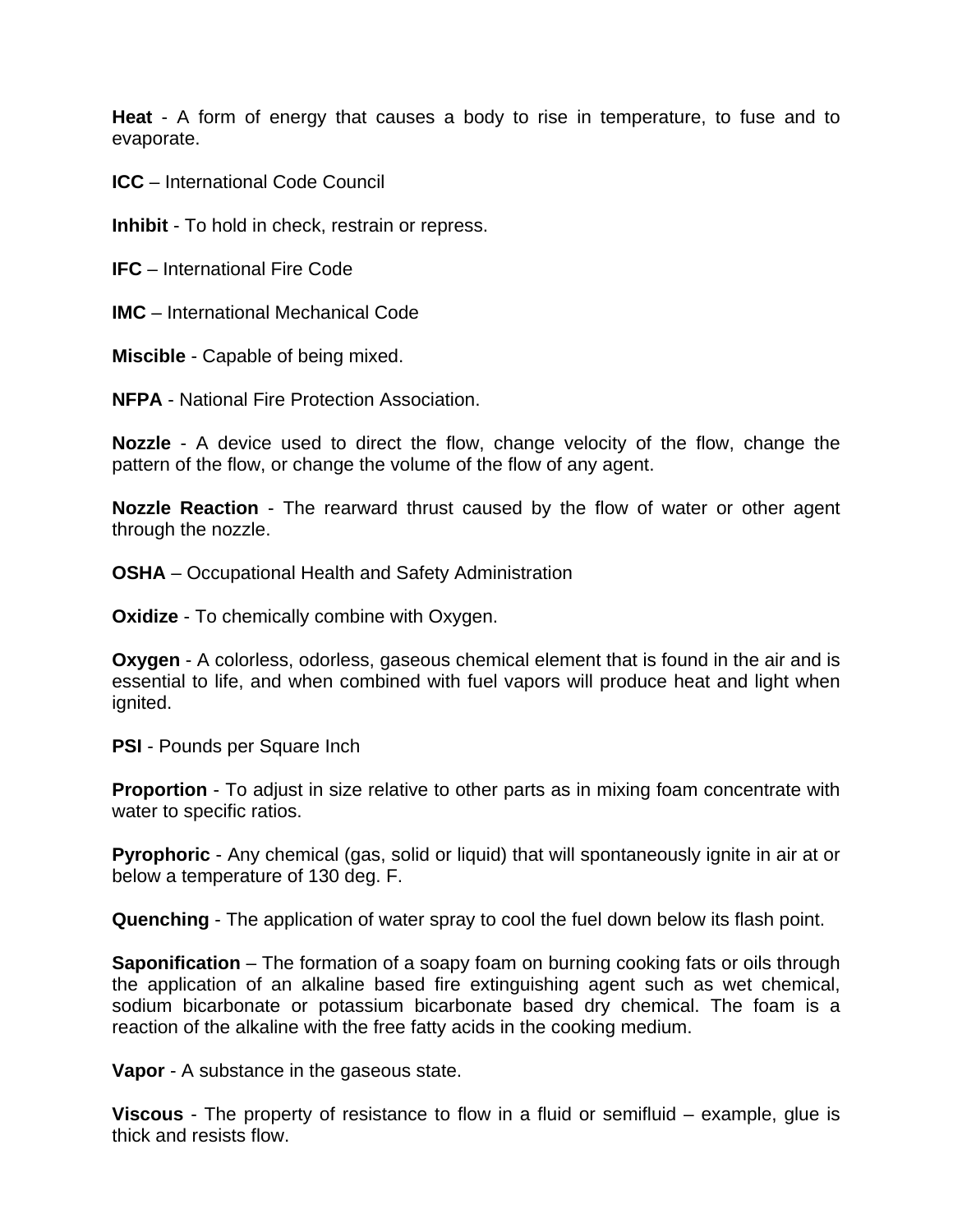**Volatile** - Readily becoming a vapor at low temperatures; easily erupting into violent action.

**Water Mist** – Water dispersed in a finely divided form using droplet sizes of 200 microns or less.

**Wet Chemical** – A solution of water and potassium acetate, potassium carbonate, potassium citrate or combinations thereof.

# **USING WATER AS AN EXTINGUISHING AGENT**

#### **A. Advantages of water as an extinguishing agent**

1. Water is relatively inexpensive when compared to other extinguishing agents such as dry chemical, CO2, halons and foam.

2. Water is readily available in adequate quantities under most circumstances. However, sources of supply should not be assumed to be free of failure or infinite in quantity.

3. With proper planning and forethought, water can be easily, safely and effectively used as a fire extinguishing agent.

# **B. Disadvantages of water as an extinguishing agent**

1. Water by itself will not extinguish flammable liquid fires under most circumstances.

2. Water can spread flammable liquid fires.

3. Use of water may increase the amount of hazardous materials requiring disposal.

4. Water may react with some materials creating excessive heat and toxic vapors.

5. In addition to spreading flammable liquids, when water is applied to a high flash point, high viscosity liquid (such as asphalt), "frothing' or "slop-over" may result.

6. Because of surface tension, water by itself has difficulty penetrating some dense, deep seated class A fires, causing excessive run off and decreasing fire fighting effectiveness.

7. Water can conduct electricity and may pose a safety hazard to fire fighting personnel if proper, listed nozzles or other devices and precautions are not used.

8. 2 ½ gallon portable fire extinguishers weigh considerably more than similarly rated extinguishers using other agents, weight may therefore be a factor for the personnel using these extinguishers.

9. If water is used in conjunction with foam application it can disturb or destroy the foam blanket, allow flammable vapors to be released.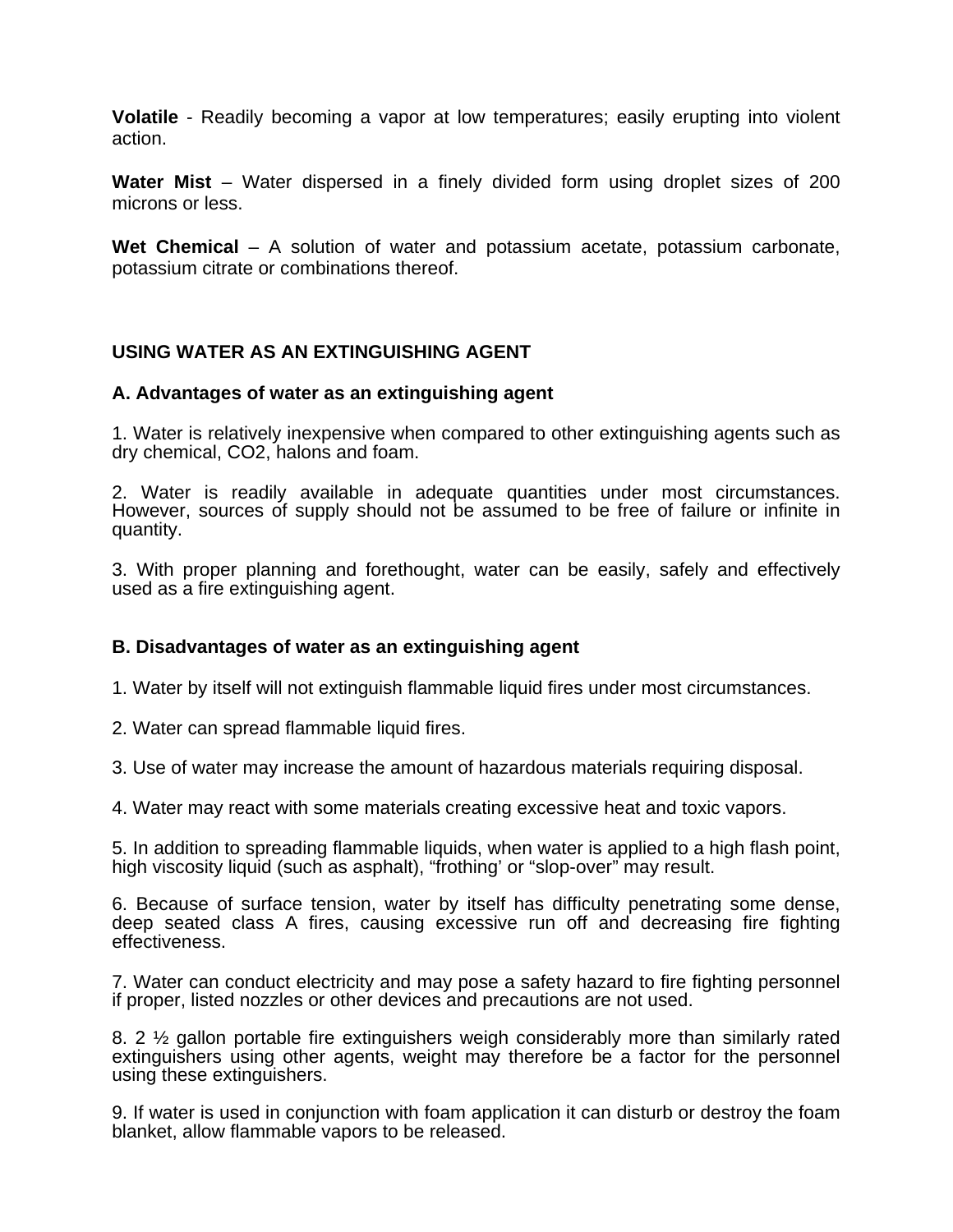# **C. Heat absorption and expansion characteristics of water**

1. Unlike other extinguishing agents such as dry chemical, CO2 and halons, water has both large accessible quantities and excellent heat absorption qualities

2. It takes 1150 BTU of thermal energy to convert one pound of water at 32 deg. F to steam at 212 deg. F.

3. When water converts to steam it expands at a ratio of 1750 to 1.

4. When water is finely divided into small droplets, the heat transfer process becomes more efficient.

#### **Application of water on class A fires.**

1. Effective streams are important when fighting class A fires.

2. Fuel for class A fires will not float on the surface of water like flammable liquids but care should taken in order to avoid damaging equipment or spreading dust by using the wrong stream pattern.

3. Overhaul techniques must be used in order to confirm that the fire is extinguished.

4. Some class A fires (tires, bales, rolled craft paper, wood chip piles) can be difficult to penetrate.

#### **APPLICATION TECHNIQUES**

The most important aspect of any fire extinguisher application technique is operator safety. Techniques that needlessly jeopardize the safety of the operator are unnecessary and should never be taught or demonstrated.

It is advisable that all fires should be fought from the upwind side, to stay out of the smoke, flames and radiant heat. While this is preferable, it is not always practical. regardless of wind direction, fires should only be fought from a side that allows a clear path of escape. Never place yourself on the opposite side of a fire from the path of escape in order to take advantage of the wind direction.

The priorities discussed at the beginning of this primer should be kept in mind during any fire incident:

First priority – Save lives and protect physical well being, fires are only to be fought with extinguishers if it is safe to do so, an alarm has been turned in and occupants are evacuating

Second priority – After the first priority is accomplished, Stabilize the incident, keep the fire from spreading if possible and if it is safe to do so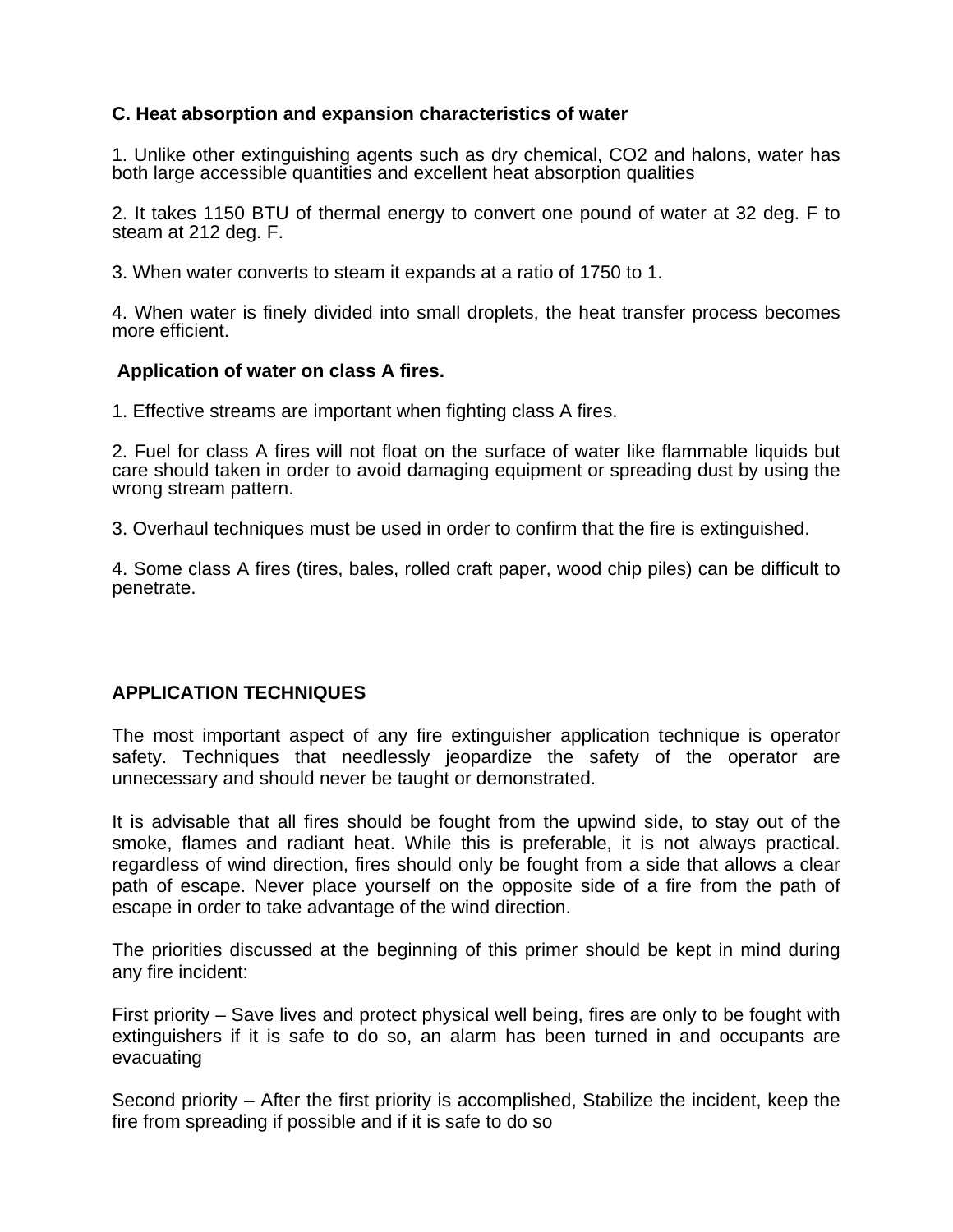Third priority – After the first two priorities have been accomplished, Limit property damage by using the right agent – the agent and extinguisher that will be most effective on the fire and cause the least amount of property damage.

# **Foam Application Techniques**

When applying foam to a fire, it is important to stay back during the initial attack. Unlike Dry Chemical or water fog patterns, Foam streams do not give good protection against radiant heat. Once control of the fire starts to be established, the operator can safely move closer.

Care should always be taken to be sure that the foam is not submerged into the fuel and is applied gently with minimal disturbance to the fuel surface. Some ways of doing this is to deflect the stream off of a vertical surface near the fire allowing the foam to run down onto the fuel surface and spred out over the fuel with minimum disturbance to the surface. Another technique would be to discharge the foam at the ground in front of the fire, allowing the foam to roll over the front edge of the fire and onto the fuel with minimal disturbance to the fuel surface. Foam may also, in the case of hydrocarbons, be discharged directly over the surface, allowing the foam to gently "rain" down on the fuel causing some disturbance. Faster extinguishment can be accomplished if the stream is moved about the surface rather than holding at one application point and waiting for the foam to move across the fuel surface. Once control has been established, shut down the nozzle and see if the foam will seal up, completing extinguishment. As long as the stream is disturbing the fuel surface, the foam cannot seal across the surface and complete extinguishment.

If water-miscible (polar solvent) fuels are involved, even in a small percentage, an alcohol type foam must be used. When using an alcohol type foam it is important that the fuel surface not be disturbed so that the polymeric membrane can form on the surface.

No fire fighting foam will secure a fuel surface indefinitely. Re-application is necessary over a period of time to prevent reignition. The bubbles in the foam will eventually break and drain down. Drain down times are specific to each type of foam and each foam manufacturer through fire testing and are usually listed in the manufacturer's literature or product specification. Fire fighters should never drag hoses through a foam blanket or step into a fuel source with a foam blanket on it without having specific equipment and protection to do so. Water streams should not be applied to surfaces covered with foam as the streams will disturb or even detroy the foam blanket. Water miscible (polar solvent) fuels such as alcohol are particularly dangerous since they burn so cleanly that flames may not be visible.

# **Dry Chemical Application**

Unlike foam on a class B fire, Dry Chemical has no securement capabilities. All of the fire must be extinguished or none of it will be extinguished. Since Dry Chemical uses a "chain breaking" action to extinguish a class B fire, no physical properties of the fire are being affected. Oxygen is not being displaced, very little cooling is being accomplished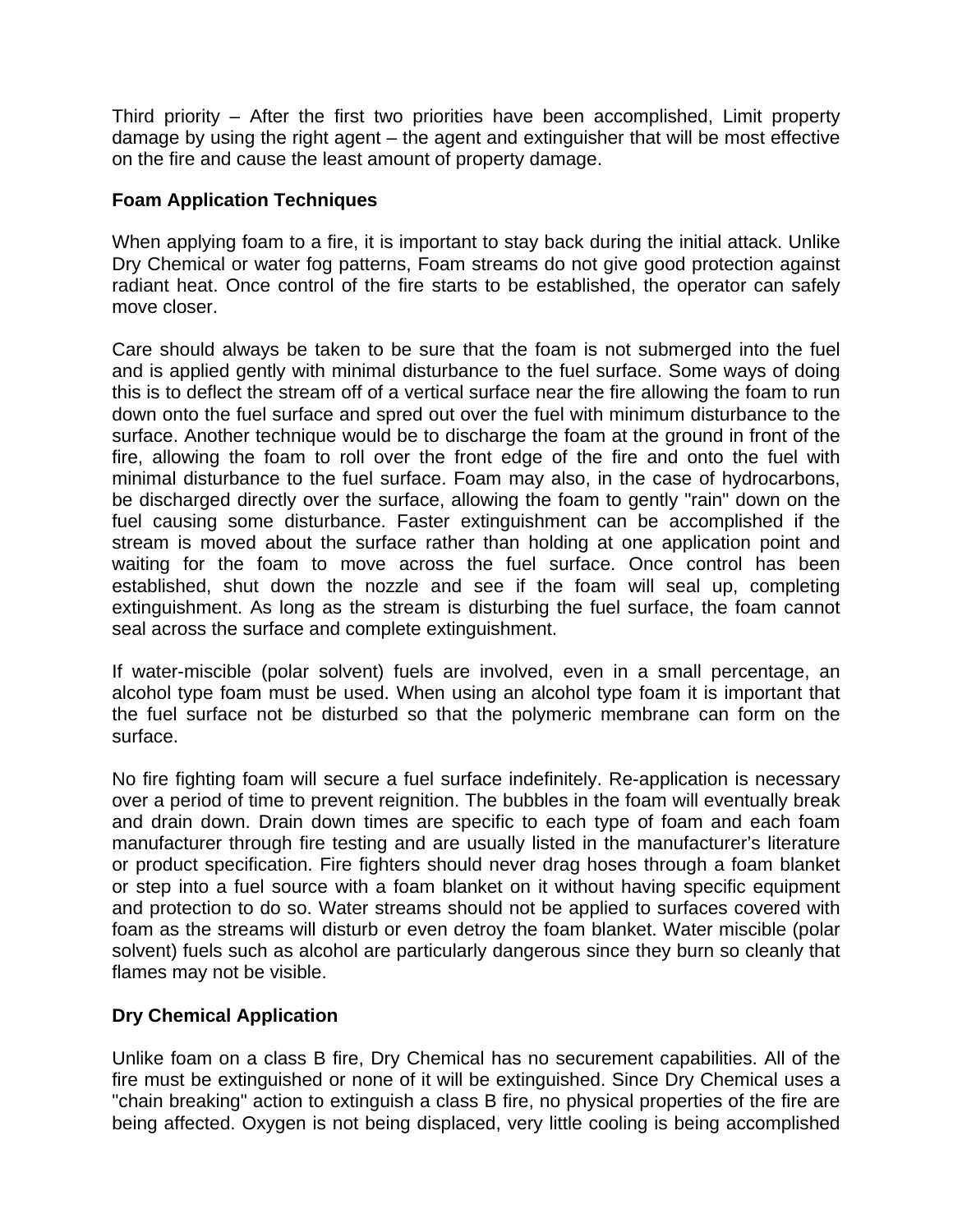and the fuel is not being removed. Depending upon the type of materials that are exposed to the fire (such as steel, gravel, combustibles), the chance for a reflash is usually present. The operator(s) should anticipate the possibility of a reflash and never turn their back on a fire. **THERE IS NEVER A REASON TO STEP INTO A FLAMMABLE LIQUID SOURCE WHEN USING ONLY FIRE EXTINGUISHERS**.

With the exception of fighting fires inside structures or underground mining operations, the operator should remain upright to have the best and safest mobility. Bending over or running may cause the operator to trip.

Always start the approach at a safe distance, humans were made to walk forward very well but running backwards is never done safely.

Be aware of what is on the opposite side of the fire from where the operator will be discharging. The "flare-up" phenomenon can catch other fuels or combustibles on fire at a great distance from the dry chemical discharge. In addition to looking for fuels on the opposite side of the discharge, the operator must also be aware of any personnel in that area that may be exposed to the "flare-up".

Whether one operator is involved or several, keep your heads alert, communicate loudly and always have an escape route open in case you are not successful.

# **Fuel in Depth**

Class B fires involving fuel in depth present unique problems for the application of Dry Chemical. Fuel in depth implies that the flammable liquid is contained to a certain area either by a vessel, berm or a dike. Only the surface is of concern, it does not make a difference from an application stand point whether the surface area has 5 gallons or 500 gallons of fuel. Since the fuel is contained to a specific surface area, it is important that the operator does not get too close and splash fuel, causing the area to increase.

Ideally this fire would be fought from upwind, but if the upwind approach would cut off a safe escape route, it can be fought with a crosswind or diagonal wind. It is important for the operator to start discharging the extinguisher from a comfortable distance, using the dry chemical stream to "lay down" the fire and push it back before stepping closer.

If the fire surface is in a rectangular shape, a slow, deliberate cut across the leading edge will get chemical into the freeboard area between the lip of the containment and the fuel surface. This is best accomplished by splitting the stream of dry chemical on the leading edge. Generally, the stream should be placed at least six inches in front of the leading edge and the sweep or cut should begin at least six inches beyond the side of the fire and continue past six inches beyond the other side of the fire.

If, after the initial cut has been made, fire is seen raising immediately on the lead edge right after the dry chemical stream moves away, the aim is too high, or in the case of a deep freeboard area, the angle is too flat. If fire immediately reappears on one side or the other, the cut or sweep is not being extended far enough to that side.

If the fire surface is in the shape of a circle, as in a round pan, start the discharge at the closest point, splitting the stream on the lead edge, hold for a count of 1 - 2 and then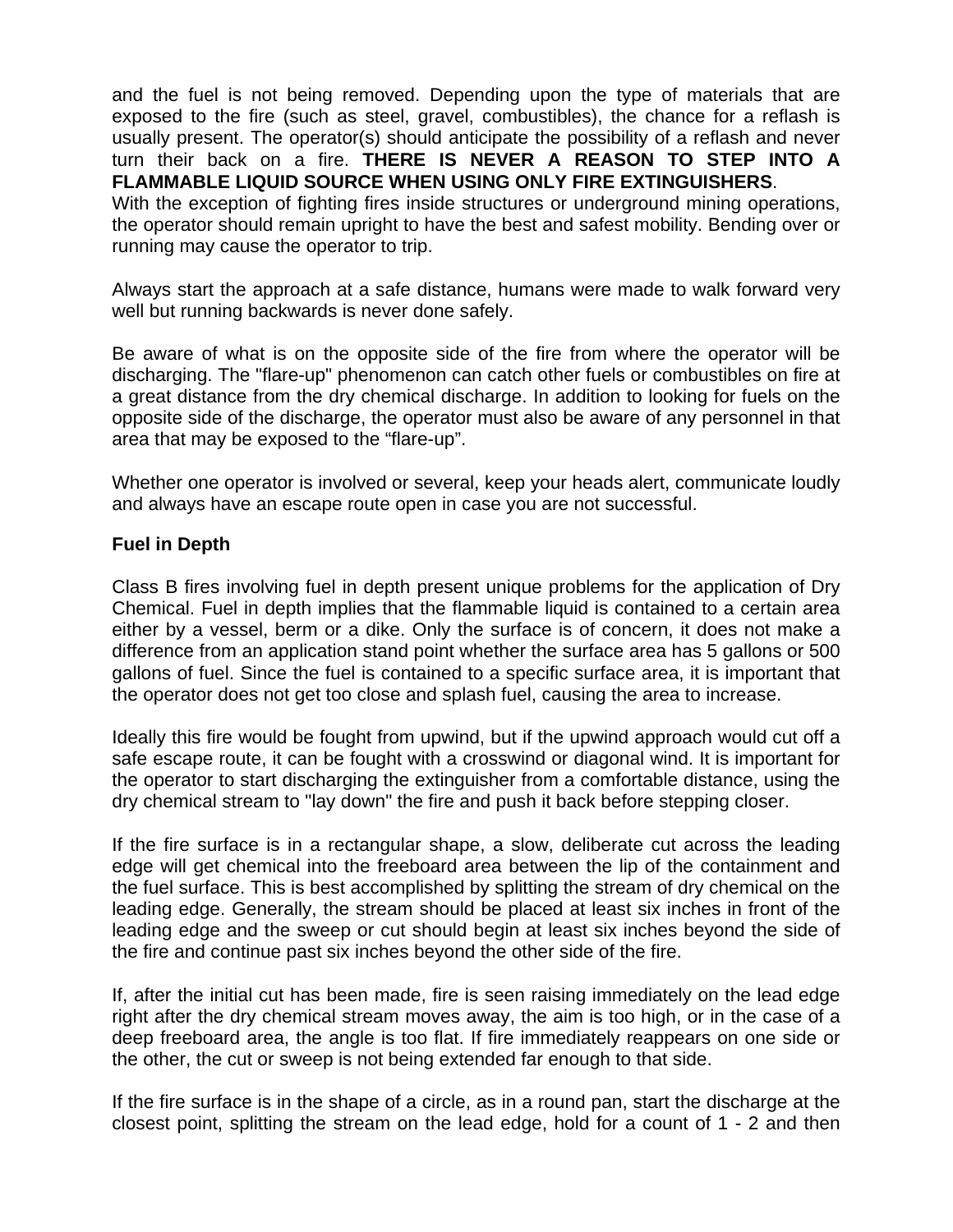begin sweeping side to side. As with a rectangular pan, each sweep must extend beyond the edges on both sides.

Once the fire is moving backwards, the operator can take slow steps forward, sweeping side to side until the fire is completely out. During these sweeps side to side, each sweep must extend at least six inches past each side. Unless it is necessary because of nozzle range, it is advisable to always stay back away from the fuel source as far as possible. Should a sudden wind shift occur, the attempt at extinguishment fail, or a new source of ignition be introduced, the entire surface area of fuel will quickly ignite.

If for any reason it is necessary to be close to the fuel source, the speed of the sweep action must be increased in order to keep from splashing fuel.

Do not chase the "flare-up", keep the stream down on the surface of the fuel, the "flareup" will burn out quickly.

Once extinguishment has been accomplished, stand by waiting for reflash and then back carefully away towards the escape route.

# **Spill Fires**

Spill fires by themselves are most likely the easiest of all flammable liquid fires to extinguish with dry chemical. There is no "lead edge" or freeboard area to conceal burning vapors. The same basic technique that is used for fuel in depth is used for spill fires with one extra caution. With a lot of dry chemical flying about, the exact spill area may be hard to define, so it is important that the operator stay back as far as possible to avoid inadvertently stepping into the fuel source.

#### **Three Dimensional Fire (Gravity Fed) (requires extinguishers with high flow rates per NFPA 10 – 2007 Edition)**

This type of fire involves flammable liquids in motion, usually running from a source through several levels and pooling on the ground and other areas. Often obstacles are involved and at the least, areas where fuel will flow around structures. For these reasons, more than one extinguisher operator should be used at the same time.

Initial approach and application are the same as for a spill fire. The operator(s) should open up the stream(s) at a safe distance, keep a clear path of exit and then, once the fire is moving, move forward taking care so stay out of the fuel spill.

Application must begin with the ground fire and then systematically continue extinguishment up to the source. Everywhere that fuel is flowing over hot metal surfaces, or wrapping around an obstacle, the Dry Chemical stream should be held briefly to allow chemical to build up at that spot before continuing.

If the low level fire re-ignites at any point during the application, the Dry Chemical stream must be brought back to the ground fire in order to be successful.

#### **Applications with More than One Operator**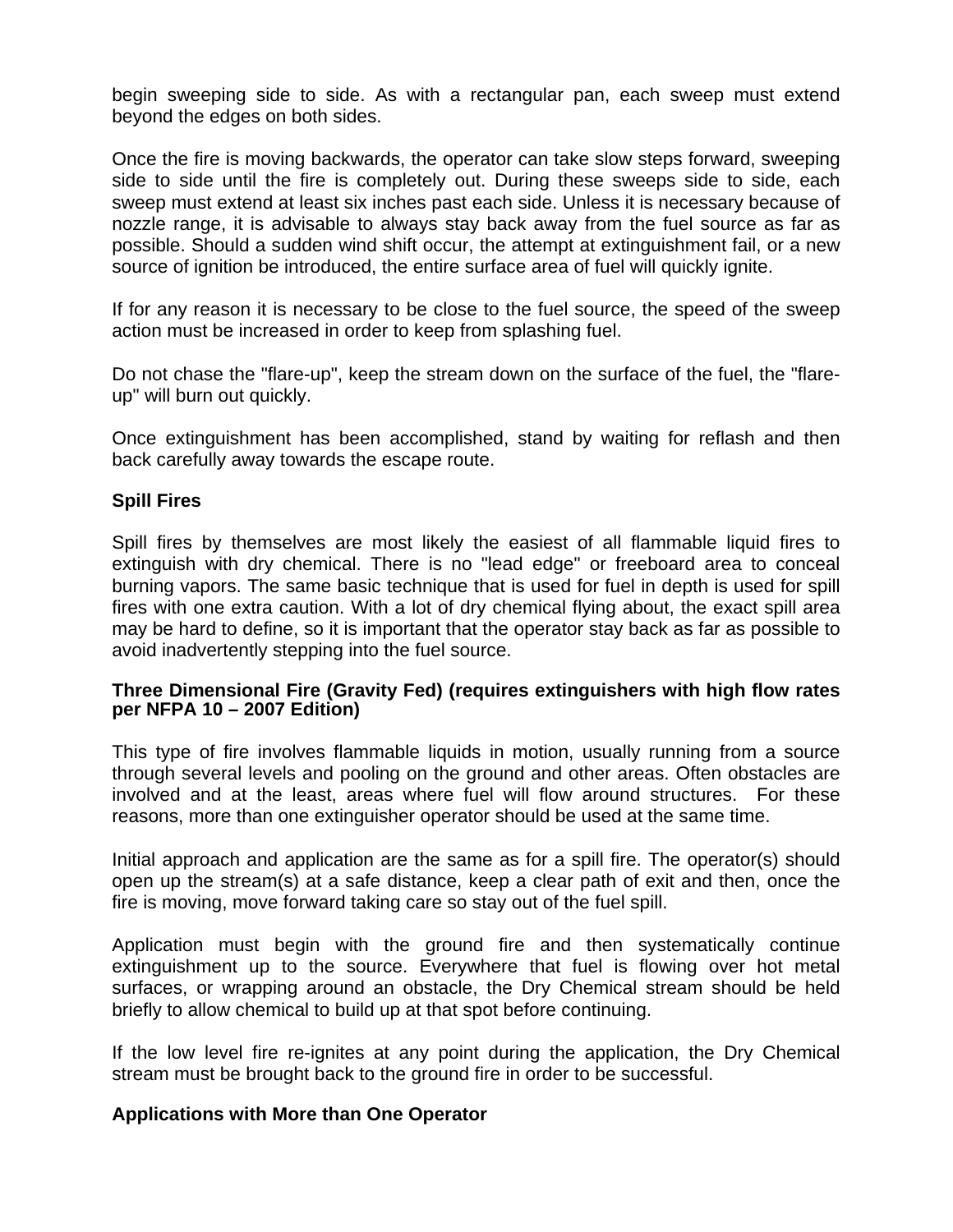Using extinguishers in teams can be the safest and most successful way of extinguishing fires in their incipient or early stages. Communication is the key to having a safe, coordinated effort. All other basic rules apply regarding safe exit, distance, staying clear of the fuel source and individual application technique. Each operator must speak loudly and clearly to each other. Dry Chemical streams must be opened at the same time (effectively doubling the flow rate of the agent) and each operator should know what the other is going to do prior to the attack.

At no time should the operators be at direct opposite sides of the fire, this will obscure vision, spray fuel and dry chemical on each other. Each operator should be able to see the other at all times and know where each team member is at.

If one operator runs out of dry chemical before the other, that person should state loudly and clearly **"I'm out"** and then back away to safety along the predetermined path. This will let the other operator know that it is time to back away and cover both of their exits by discharging dry chemical between them and the fire and creating a heat barrier.

If one operator spots fire that is being missed by the other operator, that person must point it out immediately to the other. While each person may have a specific task to do, or a specific part of the fire to handle, it is important for each person to keep looking at all aspects of the fire. Other operators may not be able to see fire lingering in a small area because their vision is obscured by the dry chemical discharge.

If the fire is successfully extinguished, one of the operators must call the fire out. Both operators should then stop discharging, stand by and look for a reflash and then back away to safety following the same route used to advance on the fire.

#### **Spill or Fuel in Depth with an Obstacle (requires multiple operators and/or extinguishers with high flow rates per NFPA 10 – 2007 Edition**

An obstacle inside a fuel in depth or spill fire will shield the Dry Chemical stream from covering the entire liquid surface. At least two operators must be used when obstacles are present.

First a plan of attack must be agreed to by the operators, (who goes which way and covers what part). Standing side by side, start discharging dry chemical together, each covering two thirds of the surface area. Once the fire is moving they then advance and split to each side until they can reach the back of the obstacle from an approximate  $45^{\circ}$ angle. When the fire is out behind the obstacle they then sweep the rest of the surface fire out. Once extinguishment is accomplished, they stand by looking for reflash and then back away along the same path used to advance.

#### **Fires with Flammable Liquids Under Pressure (requires extinguishers with high flow rates per NFPA 10 – 2007 Edition)**

Generally the best way to extinguish flammable liquids under pressure is to shut off the source of supply. This is not always practical and Dry Chemical can be very effective on these types of fires. Usually it is necessary to place the Dry Chemical stream right at the point of escape and hold at that spot until the fire goes out, and then continue to put out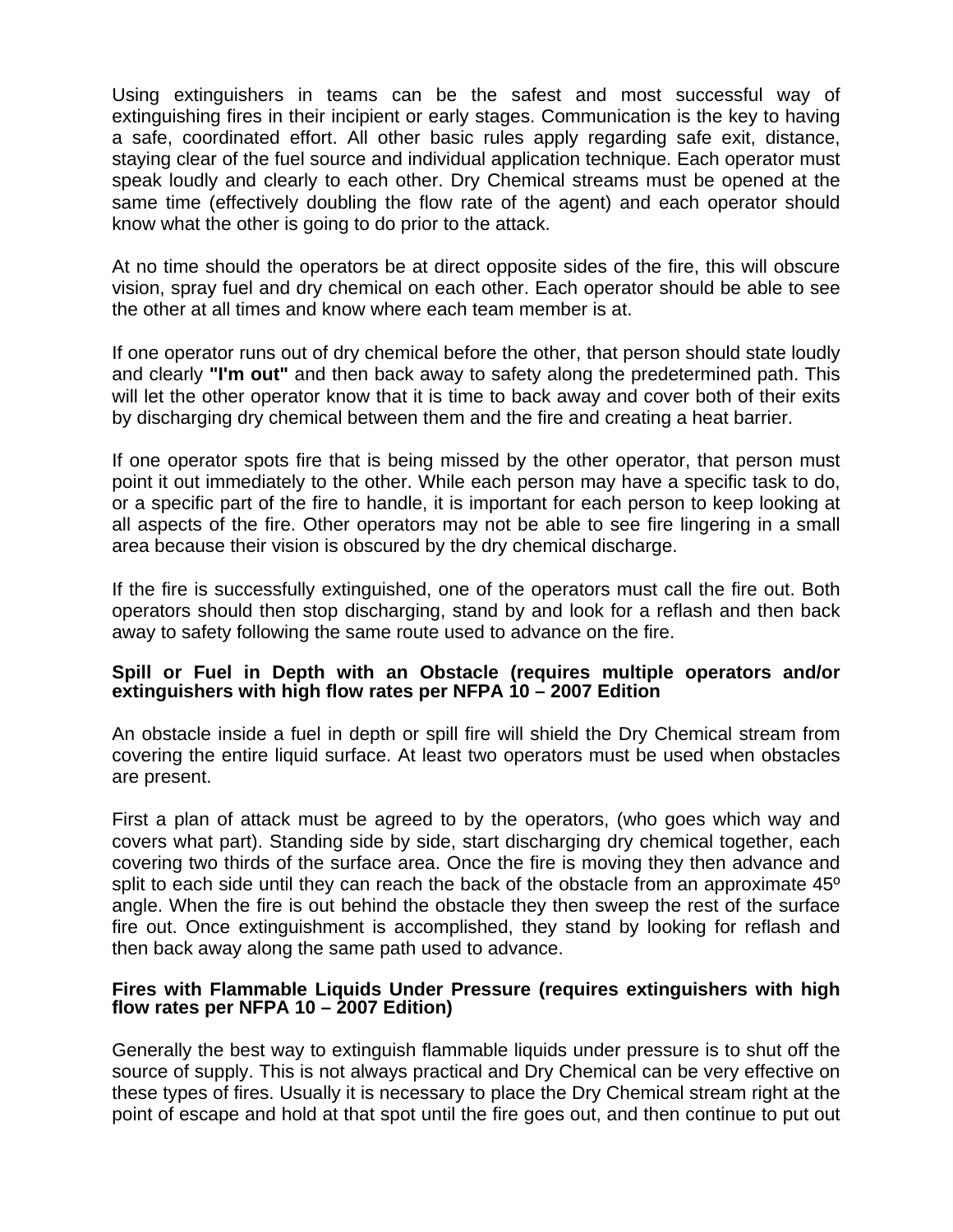any ground fire that is burning. Fast flow equipment with high flow rates must be used on this type of fire since the dry chemical flow rate must match the flow of fuel escaping.

# **Using Dry Chemical with Water Lines**

Dry Chemical can be applied to fires from behind fog patterns with great success. The fog pattern protects the fire fighters and aids in cooling the fire. The Dry Chemical can be directed from behind through the pattern without allowing fire to come back on the operator. When using this technique it is still necessary to apply the Dry Chemical using the same application techniques that are used without a fog pattern. Common mistakes with a combined water/Dry Chemical attack involve just directing the Dry Chemical into the water stream (this will have little effect on the fire) or sticking the Dry Chemical nozzle into the fog pattern (thus breaking the pattern and allowing flame to come back onto the hose team).

# **Using Dry Chemical with Foam**

Dry chemical used in combination with foam can be more effective than either agent by itself. The classic "twinned-agent" equipment employing separate tanks for foam and dry chemical along with separate hoses and nozzles has been used successfully for decades on spills and fuel in depth fires. It is important when using dry chemical and foam together to use each agent's properties to the best advantage. The dry chemical should be discharged intially to use the superior flame knock down to push the fire back off of the surface. Foam then is applied behind the dry chemical to secure the vapors and prevent reflash.

# **Dry Powder on Class D Fires**

Applying Dry Powder to class D fires generally involves a soft discharge pattern that will completely cover the burning material under a mound of Dry Powder. The operator should be careful that no moisture is present in the surrounding area that may contact the burning metal. Once the material is completely covered, the operator should stand by and watch for "hot spots": that start to burn through the powder and re-apply as necessary. It should never be assumed that the fire is out and extra care must be taken when attempting to move the material that had been burning. Manufacturers of Class D extinguishers and agents have established ratios of agent to burning material, based upon testing. these ratios may be as high as 15 lbs. of agent per lb. of burning Class D material and are given on a label affixed to the extinguisher.

# **ANSI (American National Standards Institute)/UL (Underwriters Laboratories) STANDARD 711 FIRE EXTINGUISHING RATING SYSTEM**

The numerical portion of Class A ratings of extinguishers is developed on the basis of comparative fire tests using various sizes of wood-crib, wood-panel and excelsior fires.

The numerical portion of Class B ratings of extinguishers is developed on the basis of fire tests using square steel pans in specific size increments and a flammable liquid test fuel similar to unleaded gasoline. The fire extinguisher classification is equivalent to 40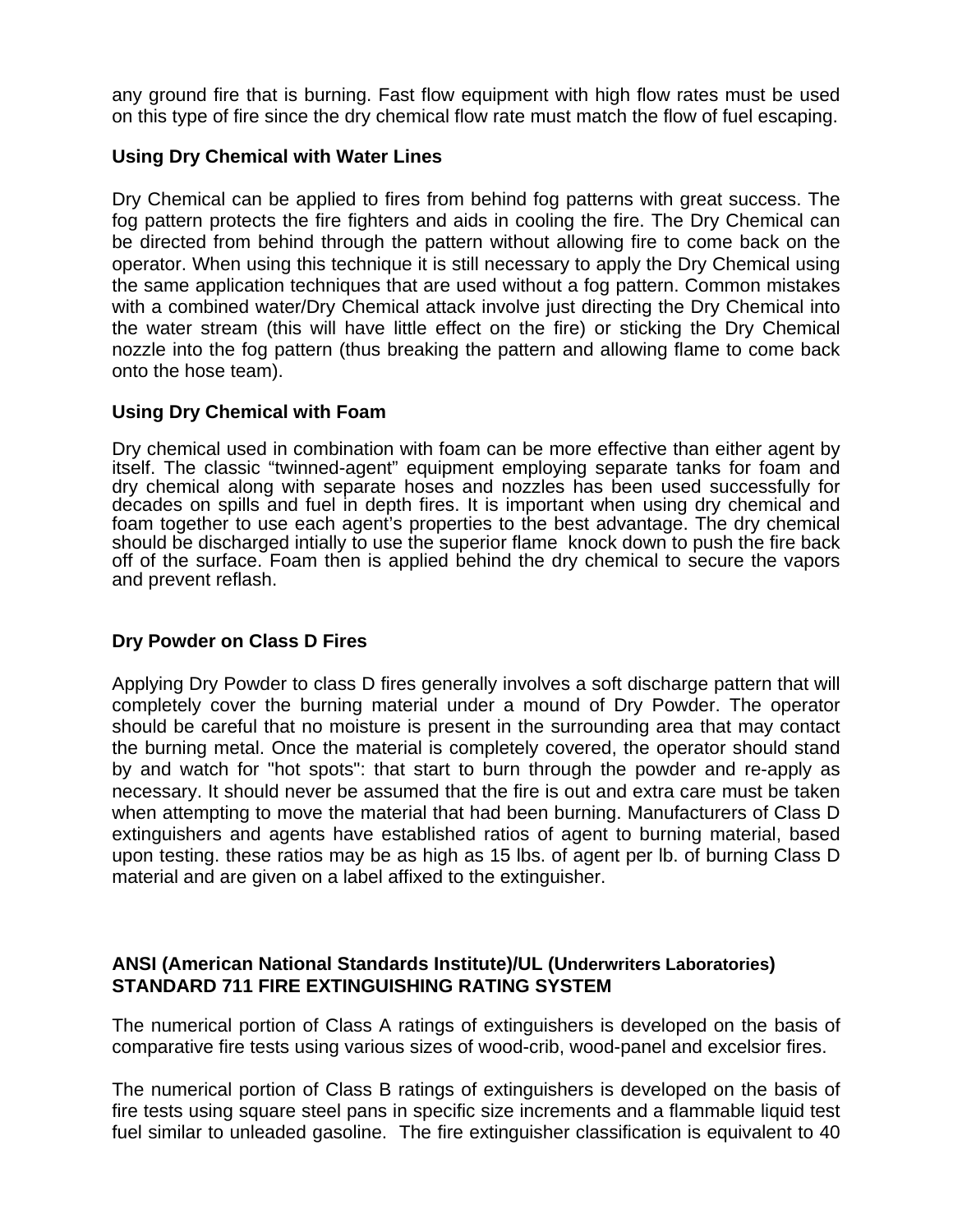percent of the area of fire extinguished twice by an expert operator. *This 40% relationship should not be construed – as it commonly is – that the extinguisher will successfully extinguish, in an incident, 40%, in square foot area, of the size fire successfully extinguished under UL testing. There are too many factors – operator effectiveness, wind conditions, nature of the fire and the fuel – to even suggest that this would be true in any given incident.* 

All fire tests are conducted by experienced personnel. The operator of the extinguisher must be protected against the heat of the fire. A fire fighter's helmet and face shield, personal protective gear (fireman's "turn-outs") or a long coat and gloves of aluminized insulated cloth and self-contained breathing apparatus is required.

# **CLASS A FIRE TESTS**

For ratings Class 1A through 6A the extinguisher shall be tested on the appropriate wood-panel, wood-crib and excelsior fires. For a 10A rating, the extinguisher shall successfully extinguish the 6A wood-panel fire plus the appropriate 10A wood-crib fire test. For a 20A rating or higher, only the appropriate size wood-crib fire is required.

The minimum allowable discharge time for extinguishers rated 2A and higher is 13 seconds. During the fire tests the extinguisher must be in the full open position under continuous discharge.

A pan containing commercial grade Heptane is placed beneath the wood-crib and is used to ignite the wood members. The Heptane is allowed to burn until it fully consumed. The crib is allowed to continue burning until it has lost 45% of its original weight for fires up to 10A ratings, which may be an additional 8-10 minutes. After the pre-burn period, the operator attacks the fire from the front at a distance of not less than six feet. The operator may then shorten the distance and attack the fire from all sides except from the back of the crib.

For wood-panel test fires, the panel is first placed in a horizontal position and a predetermined volume of No. 2 fuel oil is applied to the panel which is then mounted vertically on a steel frame. A row of excelsior is placed at the base of the panel. Three additional rows of excelsior are placed at the base of the panel. Three additional rows of excelsior are strategically spaced on the floor of the test room. Using Heptane, the first row of excelsior at the foot of the panel is ignited. At 45 second intervals, the three remaining rows are pushed to the base of the panel. At three minutes and 20 seconds after ignition, all remaining excelsior is cleared from the base of the panel. The fire then will be allowed to burn vigorously for 4-5 minutes, at which time the horizontal furring strips located between 6 and 30 inches above the floor, will burn through and begin to fall away from the panel. Within 5 seconds from this observation the initial attack with the fire extinguisher is made from not less than 10 feet from the face of panel. The operator must attack this fire using two horizontal sweeps across the bottom of the panel and then may use the technique of his choice provided the extinguisher remains under continuous discharge in the full open position until emptied.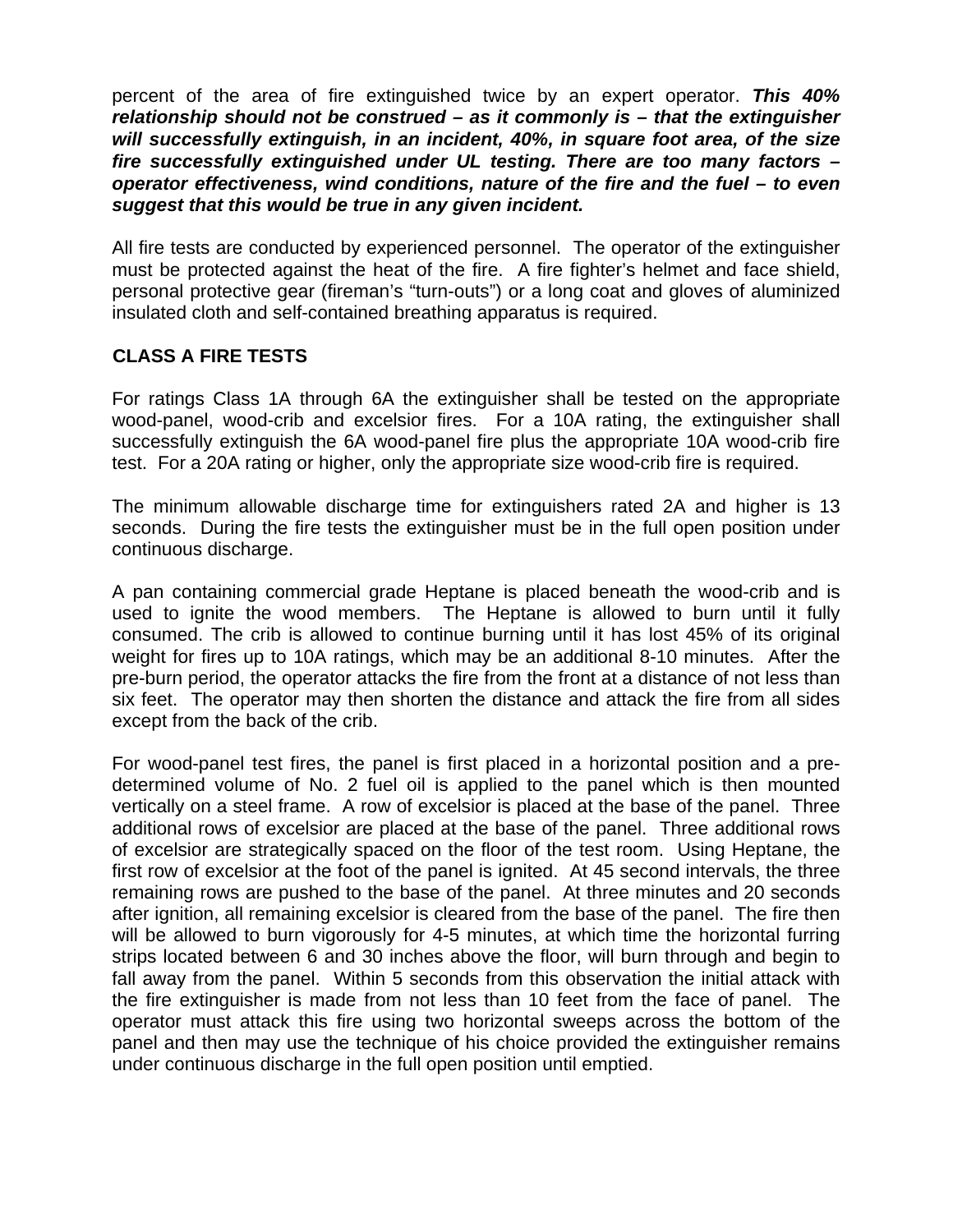After August 14, 2002, the  $6<sup>th</sup>$  Edition of ANSI/UL 711 was published. This new Edition eliminated the excelsior fires, increased the size of the crib fires by approximately 40% and retained the panel fire test requirement.

# **CLASS B FIRE TESTS**

Class B fire tests are conducted using a square steel pan not less than 8 inches in depth. The test fuel is to consist of not less than a two inch layer of Heptane, the surface of which is to be located six inches below the top edge of the pan. Water may be added to establish the required 6 inches freeboard.

For B ratings up to and including 20B, the fire test is conducted indoors in a large volume draft free room. For B ratings in excess of 20B, outdoor fire tests are conducted under conditions of essentially still air - steady between 3-8 miles per hour with gusts not greater than 10 miles per hour and no precipitation. After a one minute pre-burn, the operator then attacks the fire, but is only permitted to do so from one side only. The operator is prohibited from extending any part of his person past the edge of the test pan while fighting the fire.

# **CLASS K FIRE TESTS**

For Class K fire tests, a commercially available gas deep fat fryer, with a capacity of 80 lbs of shortening is used. The fryer must meet a criteria for minimum heat rate and maximum cooling rate. New vegetable oil or shortening is used in the fryer and is heated to auto-ignition. Auto-ignition can not occur below 685 deg F. Once ignited, the fryer is allowed to burn freely for a period of one minute, at which time the extinguisher is discharged with the nozzle fully open and the heat source to the fryer remaining on. No burning shortening can be ejected from the fryer during discharge. At the end of the discharge, the heat source to the fryer is turned off and the fryer fire must remain extinguished for a period of twenty minutes. The extinguisher must successfully extinguish the fryer test fire three times to achieve a Class K rating.

| <b>CLASS A FIRES</b><br>(used for fire testing after Aug. 14, 2002)<br><b>Ordinary Combustible</b><br><b>Wood - Paper - Textiles</b> |  |                                       |                                                                            |                   |  |
|--------------------------------------------------------------------------------------------------------------------------------------|--|---------------------------------------|----------------------------------------------------------------------------|-------------------|--|
| <b>NUMERICAL</b><br><b>RATING</b>                                                                                                    |  | <b>WOOD-PANEL</b><br><b>FIRE TEST</b> | <b>WOOD-CRIB FIRE TEST</b><br><b>Overall Dimension-Quantity &amp; Size</b> |                   |  |
|                                                                                                                                      |  |                                       |                                                                            |                   |  |
| 1A                                                                                                                                   |  | $8' \times 8'$                        | 12 layers of 6                                                             | 72 pcs 2"x2"x20"  |  |
| 2A                                                                                                                                   |  | $10' \times 10'$                      | 16 layers of 7                                                             | 112 pcs 2"x2"x25" |  |
| ЗA                                                                                                                                   |  | 12'x12'                               | 18 layers of 8                                                             | 144 pcs 2"x2"x29" |  |
| 4A                                                                                                                                   |  | $14'$ x $14'$                         | 20 layers of 9                                                             | 180 pcs 2"x2"x32" |  |
| 6A                                                                                                                                   |  | 17'x17'                               | 23 layers of 10                                                            | 230 pcs 2"x2"x36" |  |
| 10A                                                                                                                                  |  | $17'$ x $17'$                         | 27 layers of 12                                                            | 324 pcs 2"x2"x43" |  |
| 20A                                                                                                                                  |  | N/A                                   | 16 layers of 16 on edge                                                    | 256 pcs 2"x4"x55" |  |
| 30A                                                                                                                                  |  | N/A                                   | 18 layers of 18 on edge                                                    | 324 pcs 2"x4"x64" |  |
| 40A                                                                                                                                  |  | N/A                                   | 20 layers of 20 on edge                                                    | 400 pcs 2"x4"x69" |  |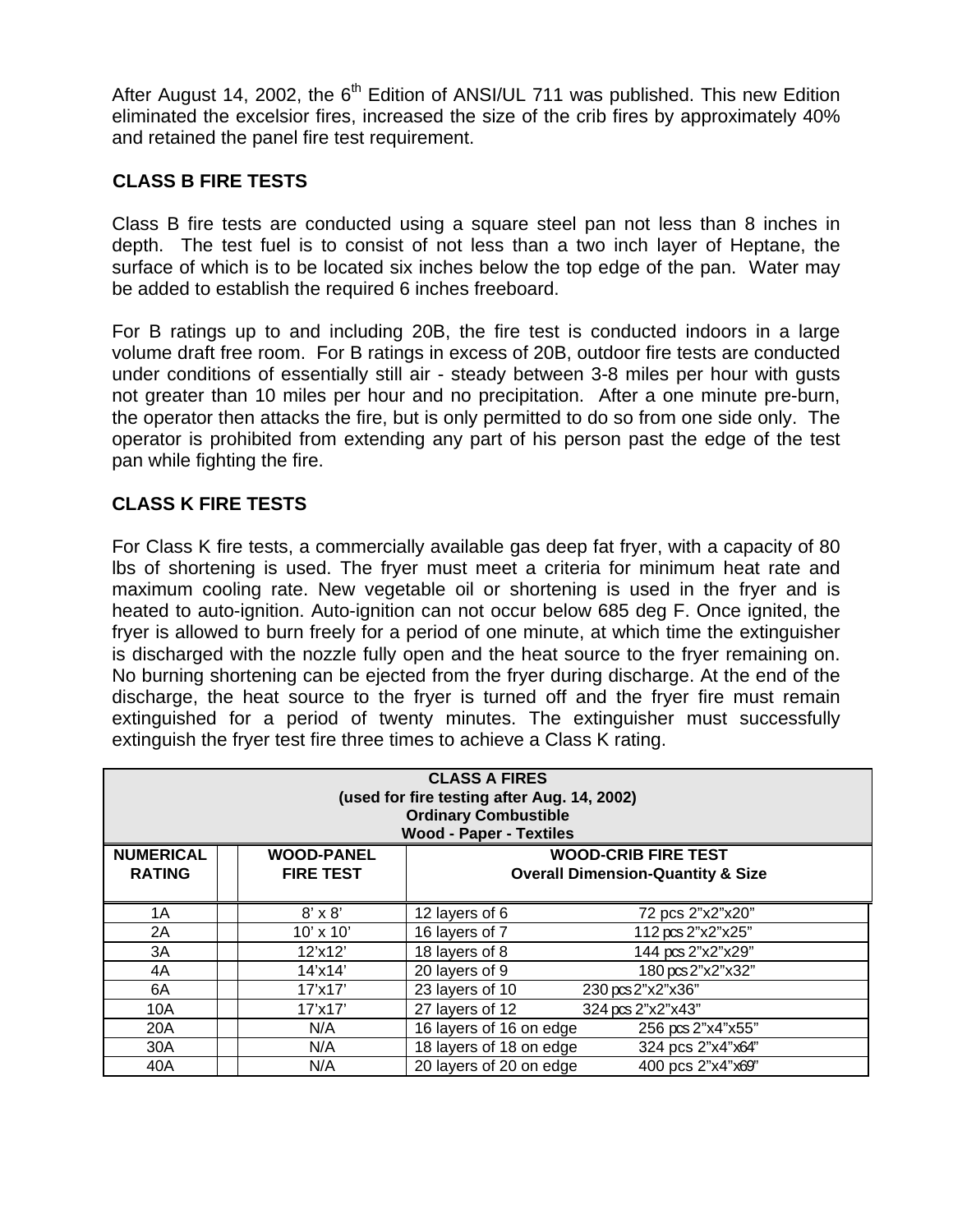#### **CLASS A FIRES (used for fire testing prior to Aug. 14, 2002) Ordinary Combustible Wood - Paper - Textiles**

| <b>NUMERI</b><br><b>CAL</b><br><b>RATING</b> | <b>EXCELSIOR</b><br><b>FIRE TEST</b> | <b>WOOD-PANEL</b><br><b>FIRE TEST</b> | <b>WOOD-CRIB FIRE TEST</b><br><b>Overall Dimension-Quantity &amp; Size</b> |                       |
|----------------------------------------------|--------------------------------------|---------------------------------------|----------------------------------------------------------------------------|-----------------------|
| 1A                                           | 6 lbs./34" x 68"                     | $8' \times 8'$                        | 20"x20"x15"                                                                | 50 pcs 2"x2"x20"      |
| 2A                                           | 12 lbs./48"x 96"                     | $10' \times 10'$                      | 25 5/8"x25 5/8"x19 1/2"                                                    | 78pcs 2"x2"x25 5/8"   |
| 3A                                           | 18lbs./59"x117.5"                    | 12'x12'                               | 30 3/4"x30 3/4"x21"                                                        | 98 pcs 2"x2"x25 5/8"  |
| 4A                                           | 24 lbs./72"x128"                     | 14'x14'                               | <b>CLASS A FIRES</b>                                                       |                       |
|                                              |                                      |                                       | <b>Ordinary Combustible</b>                                                |                       |
|                                              |                                      |                                       | <b>Wood - Paper - Textiles</b>                                             |                       |
| 6A                                           | 36 lbs./83"x167"                     | 17'x17'                               | 33 3/8"x33 3/8"x25 1/2"                                                    | 153 pcs 2"x2"x33 3/8" |
| 10A                                          | N/A                                  | 17'x17'                               | 47 1/2"x47 1/2"x28 1/2"                                                    | 209 pcs 2"x2"x47 1/2" |
| 20A                                          | N/A                                  | N/A                                   | 62 1/4"x62 1/4"x36 1/2"                                                    | 160 pcs 2"x4"x62 1/4" |
| 30A                                          | N/A                                  | N/A                                   | 74 5/8"x74 5/8"x36 1/2"                                                    | 192 pcs 2"x4"x755/8"  |
| 40A                                          | <b>N/A</b>                           | N/A                                   | 87 1/8" x 87 1/8"                                                          | 224 pcs 2"x4"x871/8"  |

| <b>CLASS B FIRES</b><br><b>Flammable Liquids</b><br><b>Oils - Greases - Paints</b> |                                                                          |                                        |                                                                       |  |
|------------------------------------------------------------------------------------|--------------------------------------------------------------------------|----------------------------------------|-----------------------------------------------------------------------|--|
| <b>FLAMMABLE</b><br><b>LIQUIDS &amp; GAS</b><br><b>RATING</b>                      | <b>MINIMUM</b><br><b>EFFECTIVE</b><br><b>DISCHARGE TIME</b><br>(Seconds) | <b>PAN SIZE</b><br>(Inside)<br>Sq. Ft. | <b>HEPTANE</b><br><b>USED</b><br>(Approximate)<br><b>U.S. Gallons</b> |  |
| <b>Indoor Tests:</b>                                                               |                                                                          |                                        |                                                                       |  |
| 1B                                                                                 | 8                                                                        | 21/2                                   | 31/4                                                                  |  |
| 2Β                                                                                 | 8                                                                        | 5                                      | 61/4                                                                  |  |
| 5B                                                                                 | 8                                                                        | 12 1/2                                 | 15 1/2                                                                |  |
| 10B                                                                                | 8                                                                        | 25                                     | 31                                                                    |  |
| 20B                                                                                | 8                                                                        | 50                                     | 65                                                                    |  |
| <b>Outdoor Tests:</b>                                                              |                                                                          |                                        |                                                                       |  |
| 30 <sub>B</sub>                                                                    | 11                                                                       | 75                                     | 95                                                                    |  |
| 40B                                                                                | 13                                                                       | 100                                    | 125                                                                   |  |
| 60B                                                                                | 17                                                                       | 150                                    | 190                                                                   |  |
| 80B                                                                                | 20                                                                       | 200                                    | 250                                                                   |  |
| 120B                                                                               | 26                                                                       | 300                                    | 375                                                                   |  |
| 160B                                                                               | 31                                                                       | 400                                    | 500                                                                   |  |
| 240B                                                                               | 40                                                                       | 600                                    | 750                                                                   |  |
| 320B                                                                               | 48                                                                       | 800                                    | 1000                                                                  |  |
| 480B                                                                               | 63                                                                       | 1200                                   | 1500                                                                  |  |
| 640B                                                                               | 75                                                                       | 1600                                   | 2000                                                                  |  |